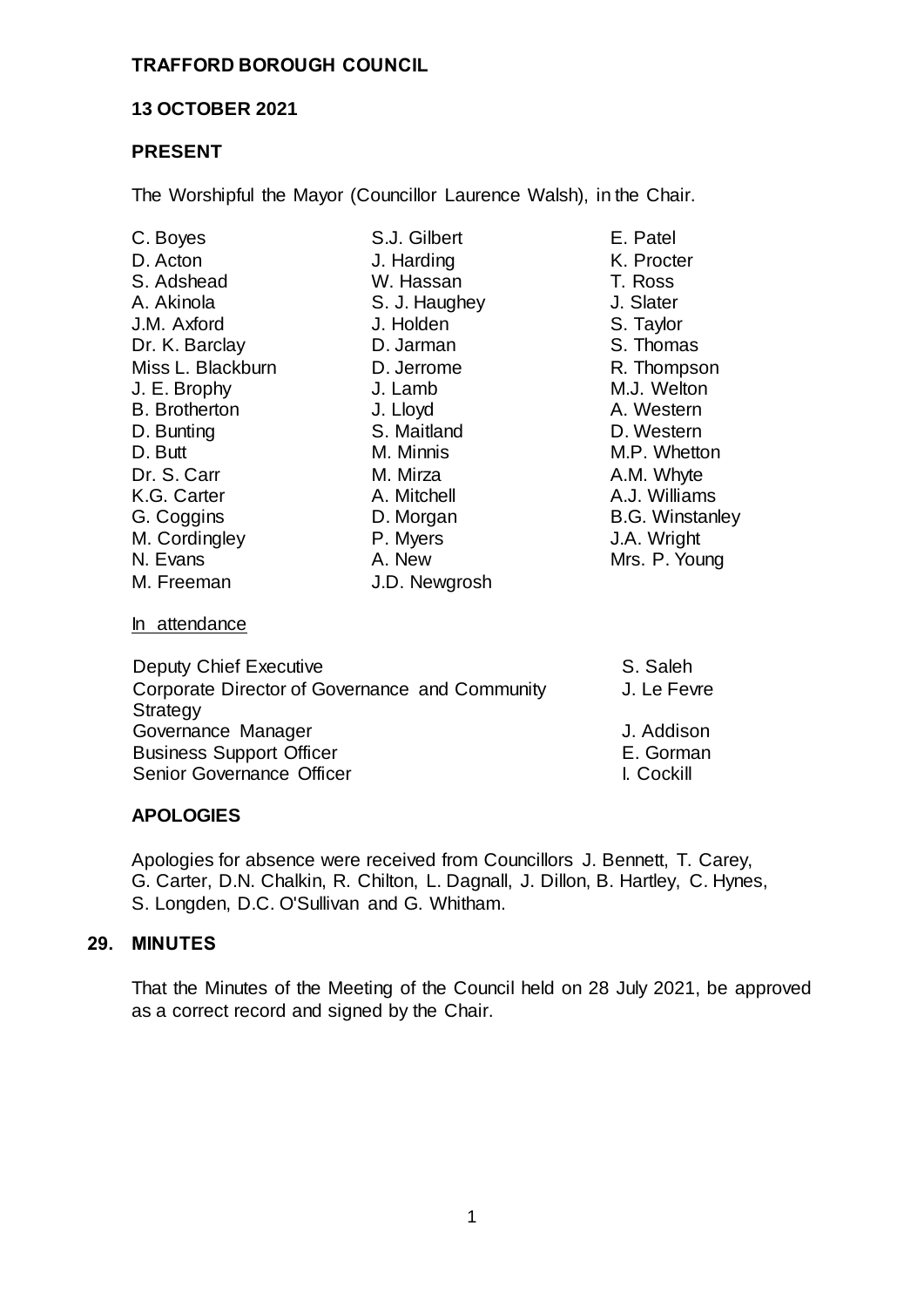### **30. ANNOUNCEMENTS**

### Coronavirus Infections

The Leader of the Council provided an update on Covid Infection Rates which in recent days had seen Trafford record the highest infections in the country per 100,000 head of population and advised Members that the Council was taking all steps to bring the rate of infection under control. The primary cause of the spike was believed to be a significant surge in infections in the school age population and the Council would continue to work with public health officers and take their advice on the steps needed to be taken. The key message for all residents was not to panic and to follow the basic principles of public health guidance and to take sensible steps such as regularly sanitising hands and social distancing where appropriate.

### **31. QUESTIONS BY MEMBERS**

The Mayor reported that the following 4 questions had been received under Procedure Rule 10.2 and that in accordance with the procedure rules, full written answers were to be provided to the questioners at a later date and additionally the responses would be published on the Council's website.

### Question 1 - Submitted by Councillor Butt

"Can the Executive Member for Culture and Leisure tell me which parks have damaged play equipment, what items are damaged and when will the equipment be repaired?"

### Question 2 - Submitted by Councillor Morgan

"Recently, some Trafford households received a letter with a Trafford Council logo on it in a GMCA envelope telling the householder that they may be eligible for a government backed Green Homes Grant. Can the Executive Member for Environmental and Regulatory Services, whose name was on the letter tell me how must it cost to design and deliver the letter, who funded it and how was it decided which homes received the letter?"

#### Question 3 - Submitted by Councillor Mirza

"The Hong Kong British National (Overseas) (BN(O)) visa opened on 31 January 2021 and delivers on the UK Government's historic and moral commitment to the people of Hong Kong. As many families from Hong Kong have settled in Trafford through the visa programme we have as Conservatives councillors reached out to them and welcomed them but it is vital we get it right as a council. Specifically relating to accessing English courses (ESOL), can the Executive Member for Communities and Partnerships tell me what the timeline and plan is to make new arrivals from Hong Kong aware of the language courses available?"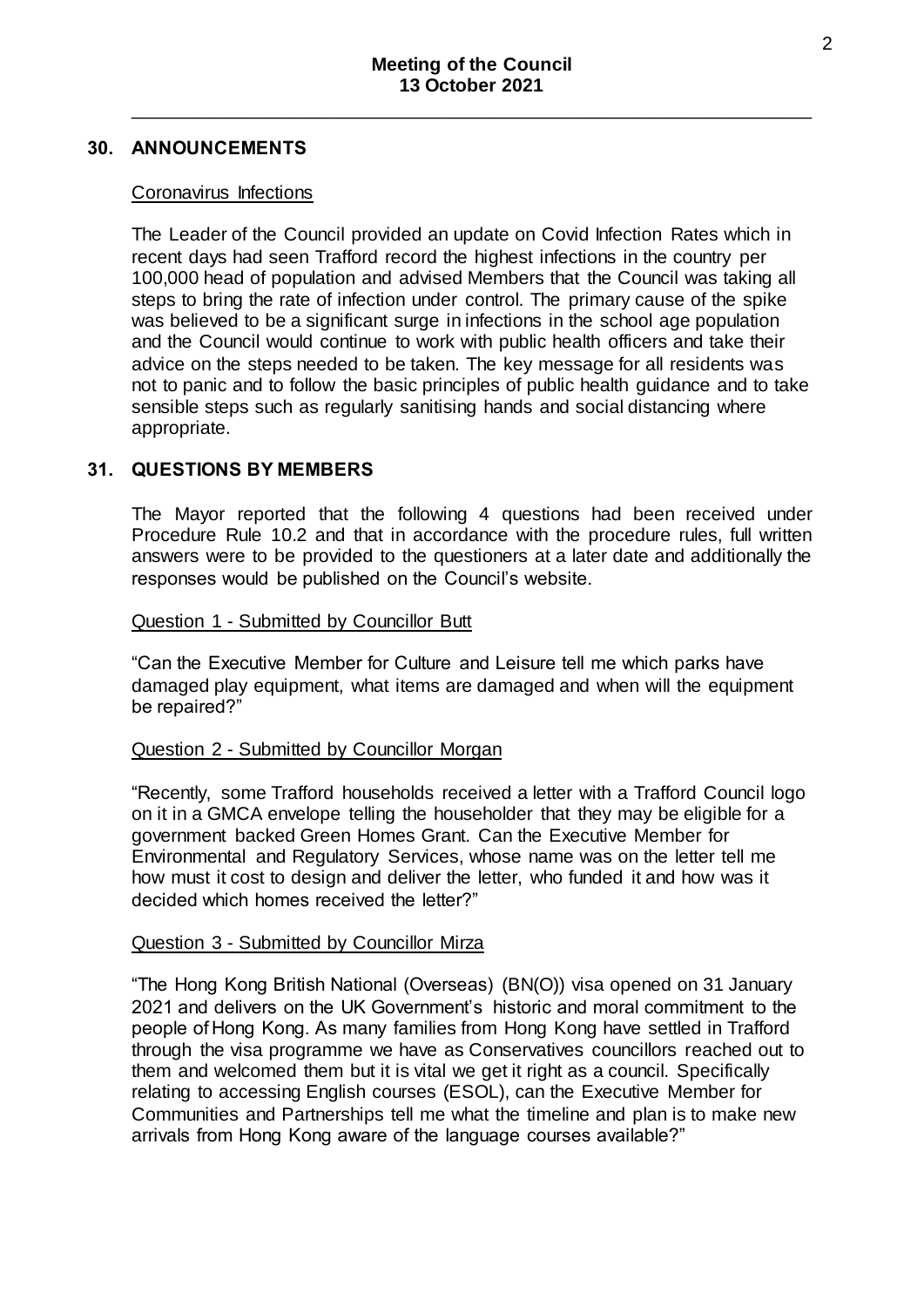### Question 4 – Submitted by Councillor Morgan

"Can I ask the Deputy Leader of the Council and Executive Member for Children's Services what plans the Council have to support the National Adoption Week beginning next Monday?"

# **32. GREEN PARTY GROUP LEADERSHIP AND MEMBERSHIP OF COMMITTEES**

The Council was informed of changes to the leadership of the Green Party Group and were requested to note a number of consequential changes to the membership of Committees, as agreed by the Deputy Chief Executive under delegated authority.

Councillor Jerrome placed on record his thanks to Councillor Coggins for leading the Green Party as a new Group on the Council and for her accomplishments in that time, making a positive difference for the residents of the Borough.

RESOLVED: That the Council notes:

(a) Green Party Group Leadership

With effect from 6 September 2021, Councillor Coggins stood down as Leader of the Green Party Group with Councillor Jerrome becoming Group Leader and Councillor Welton Deputy Leader.

(b) Accounts and Audit Committee

Councillor Jerrome replaced Councillor Coggins as a member of the Accounts and Audit Committee, with effect from 6 September 2021.

(c) Planning and Development Management Committee

With effect from 6 September 2021, Councillor Welton replaced Councillor Jerrome as a member of the Planning and Development Management Committee and consequently, Councillor Jerrome was appointed to the Substitute member position previously held by Councillor Welton.

(d) Standards Committee

Councillor Jerrome replaced Councillor Coggins as a member of the Standards Committee, with effect from 6 September 2021.

(e) Licensing Committee and Public Protection Sub- Committee

Councillor Coggins replaced Councillor Welton on the Licensing Committee and as a member of the Public Protection Sub-Committee, with effect from 6 September 2021.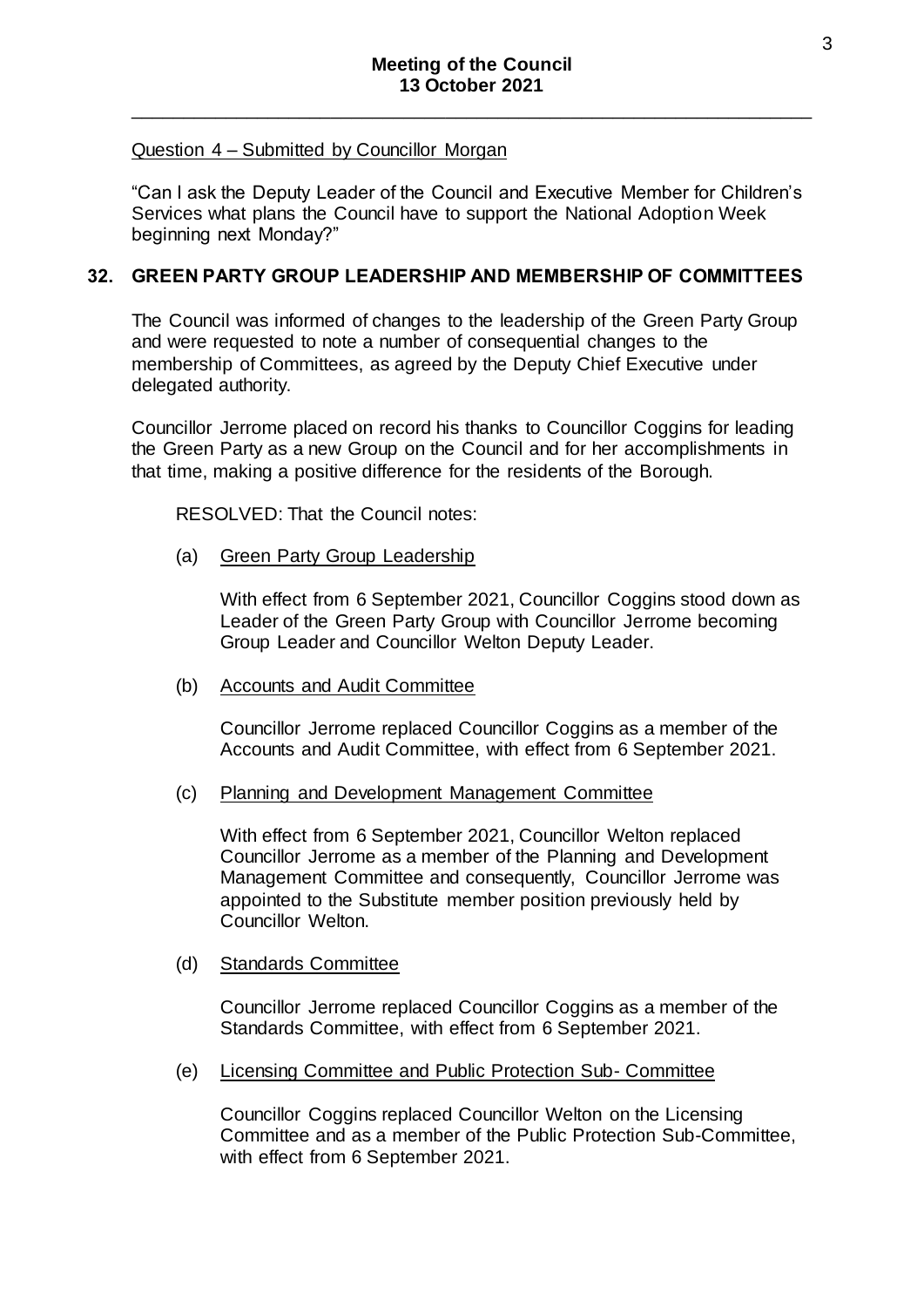# **33. PETITION - NO ROADS ACROSS CARRINGTON MOSS**

Lead petitioner, Anna Chopping introduced the following petition containing 1632 signatures, which had been presented to the Council:

"We respectfully request that Trafford Council do not agree to build any new roads across or through Carrington Moss. The proposal to build a bridge across the Manchester Ship Canal, as set out in Trafford's 2012 Core Strategy, should be fully explored. We believe this would be a much more effective solution to alleviate the existing traffic problems in the area, without impacting the health and wellbeing of the local populations of both humans and wildlife."

The lead petitioner explained that, as a resident of Carrington Village and Secretary of the Friends of Carrington Moss, she spoke on behalf of all those local signatories overwhelmed by development in their area and requested that the Council give consideration to 3 main requests for:

- more consultation;
- alternative options to the building of roads across Carrington Moss; and
- more consideration of the environmental impact of the road proposal in the wake of the climate emergency.

Explaining that local people were feeling powerless and fearful as well as angry that planning and development appeared to be carried out despite, rather than for the community, residents were requesting a seat at the table and involvement at the design stage of plans for their locality. To date there had not been any consultation with the local community regarding the strategic agenda for the Carrington Relief Road. Carrington Village was desperate to stop the large number of HGVs on the roads in their village but the proposal did not promise to deliver any benefits or 'relief' to residents suffering daily from the vehicles. Rather than health, wellbeing and basic safety, the key objective of scheme was about increasing capacity to deliver growth.

Regarding alternative options there was no discussion about alternative tram or train connections or options to make safer, more sustainable transport choices that reduce the reliance on cars or even a commitment to improve public transport. It was understood that there was time limited external funding for the scheme which could be at risk, however, a decision now would ultimately cost more in the long term to the local environment and habitat. Emphasising that the Friends Group was not anti-development and wished to engender progressive change, professional reviews, however, by the Countryside Charity, Natural England and the Cheshire and Lancashire Wildlife Trusts, of the places for everyone proposals were damning and an appeal was made to Members to read them as there was nowhere else in Trafford as unique as Carrington Moss.

Councillor Wright the Executive Member for Housing and Regeneration and Councillors Evans, Newgrosh and Coggins responded to the petition on behalf of the political parties and made the following points: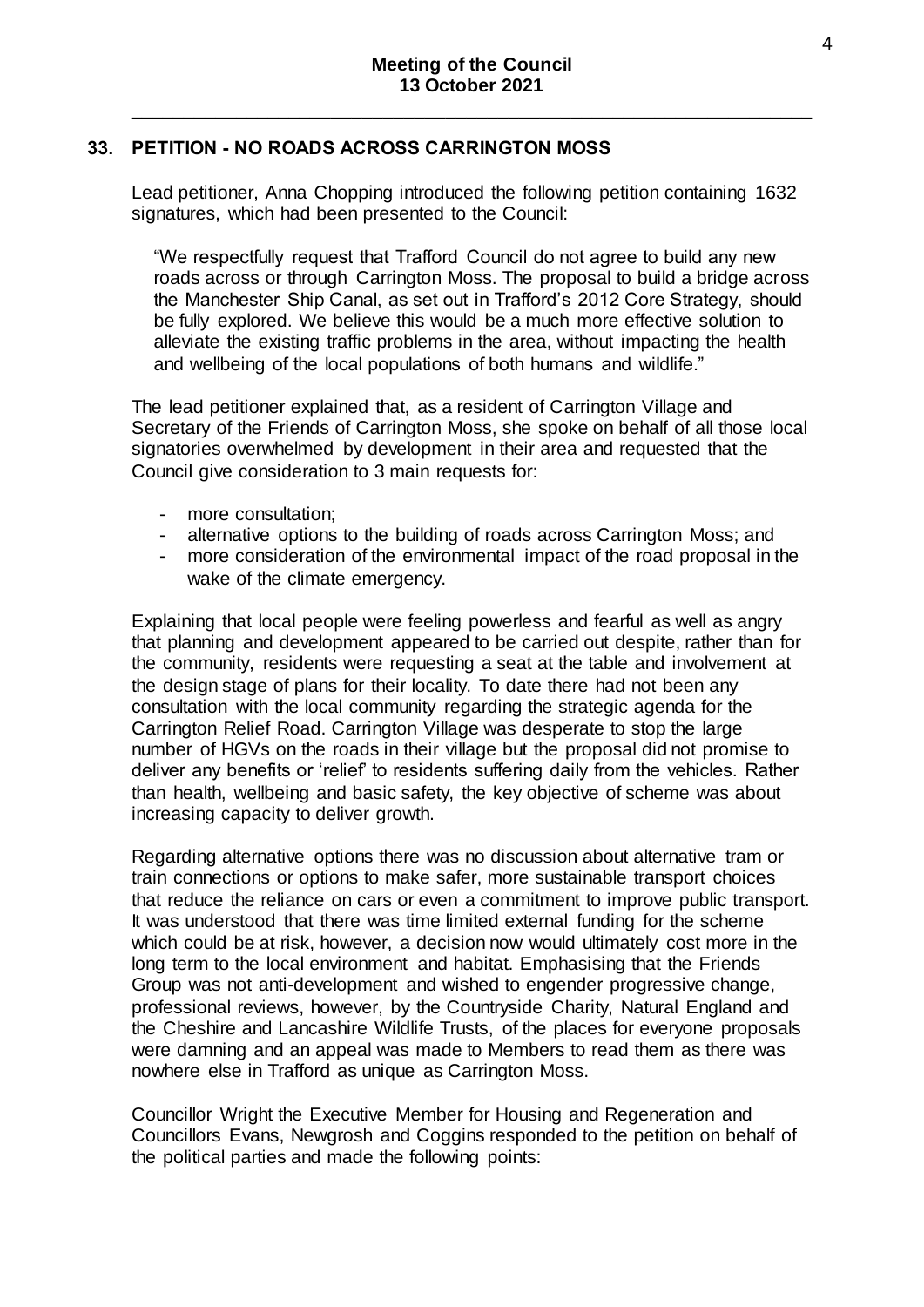Councillor Wright: Sustainable development was the main issue and how to provide the social and economic opportunities that current and future residents need without sacrificing environmental assets. The Council was not promoting transport improvements which included a new road without good reason with the aim of providing people a home of their own and the prosperity and opportunity that derived from full and secure employment. A full assessment of route options was undertaken and a new route was considered more beneficial than one based on the current road. In terms of the impact on any peat moss, investigations had been undertaken in relation to potential carbon emissions due to peat/soil disturbance and a thin layer of peat was found in an isolated trial hole that in itself was insufficient to change the overall carbon performance of the two routes. It should be noted that the peat was not expected to be disturbed. A full environment scoping report would be prepared for the planning application which was the appropriate stage for the detailed assessment and Natural England would be consulted as part of the process.

Inconsistency was suggested with the petition regarding road building with objection to roads to the east of the area, whilst they were acceptable to the west. The Carrington Relief Road was a part of a series of transport measures planned for the area and would provide safe cycling to the rest of Trafford for the first time. Combined with Greater Manchester reform it would facilitate swifter links by bus, however, the road on its own would never be an answer to the transport challenges of the area. The Council subscribed to the Transport for Greater Manchester 2040 Transport Strategy, which was clear that fundamental change in the way we travel was vital for future movements in the City Region.

For Carrington, reuse of the former rail corridor was proposed for green travel and links to the adjacent areas of Trafford and the Metrolink and also the Council was in discussion with Salford Council regarding the use of the Cadishead viaduct and links to Irlam station. A bridge could compliment planned transport improvements but it was not viewed as a substitute for them.

The Council was taking a responsible approach of tackling transport problems in the present and the link road was a vital component in a planned suite of improvements.

Councillor Evans: There was no doubt improved access was needed to the area with multiple homes planned. Alternatives to the current road had been explored over numerous years and he suggested that the Council should be bold and perhaps imagine re-instating the Moss and to come up with a different solution.

Councillor Newgrosh: Supported the petition and the suggestion that all of Trafford would benefit from the re-instatement of the railway in the area, whilst if improved road links were needed, a bridge to the west would work from an ecological and sustainable solution rather than a road over moss.

Councillor Coggins: Spoke of the issues associated with the proposed road: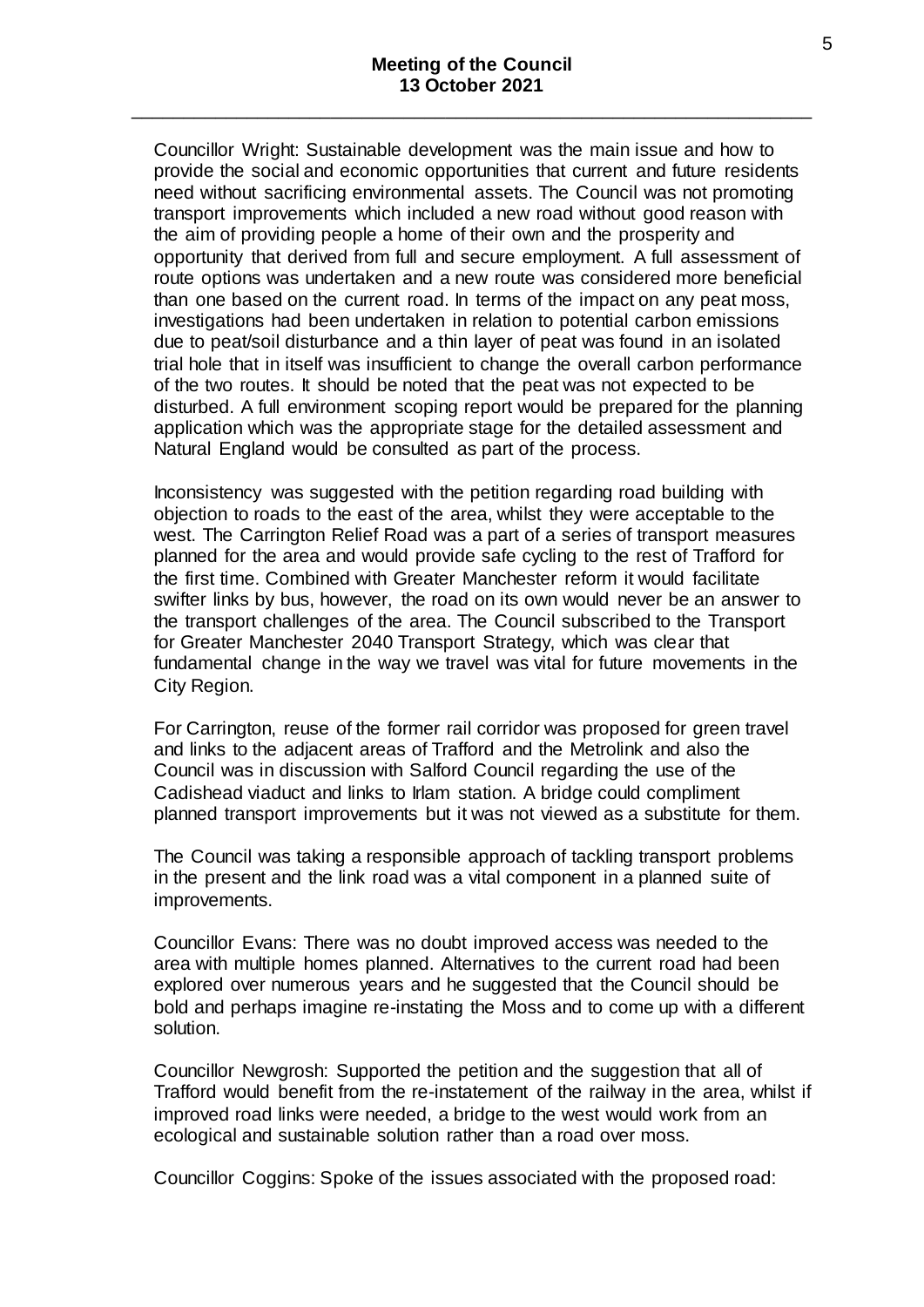- biodiversity loss in one of Trafford's wildest and greenest spaces;
- carbon emissions and air pollution from the extra traffic it would invite over many decades;
- the lost carbon sequestration opportunities as a result of building over degraded wetland rather than restoration; and
- the potential health and wellbeing impact through increased car dependence.

Carrington and Partington were struggling with congestion and poor transport options but measures were available to the Council to tackle them. Whilst there was evidence of new roads attracting new traffic, no modelling had been undertaken on projected usage and congestion.

Following the discussion the Leader of the Council, Councillor Andrew Western thanked Ms. Chopping and the residents for bringing the petition to Council and summarised the Council's response.

The Leader acknowledged that it was clearly a significant issue that was controversial across Trafford communities and wished to state that the Controlling Group had been consistent on its position as to why the relief road was needed, fundamentally the transformative impact it would have on the Partington and Carrington communities. The Council had heard alternative measures suggested that evening, however, they would not solve the problems of poor connectivity and poor transport infrastructure in the area. Whilst the Council would mitigate as best it could, the right to a good quality job and a safe and warm home were the Council's priorities.

# **34. SALARY AND BENEFITS PACKAGE IN EXCESS OF £100,000**

The Deputy Chief Executive submitted a report advising the Council of a Director salary and benefits package that was going to exceed £100,000 for a temporary period and that it was vital to ensure that the Council continued to have a robust approach to the pandemic response and recovery planning.

In response to a question, the Leader of the Council advised he would provide Councillor Jerrome with the specific reasons as to why the issue had not come to light earlier and would suggest an investigation of measures designed to auto-flag any similar occurrence, should in the future, any additional payments breach the officers' scheme of delegation.

RESOLVED: That the salary and benefits package for the Director of Public Health, be approved as set out in the report.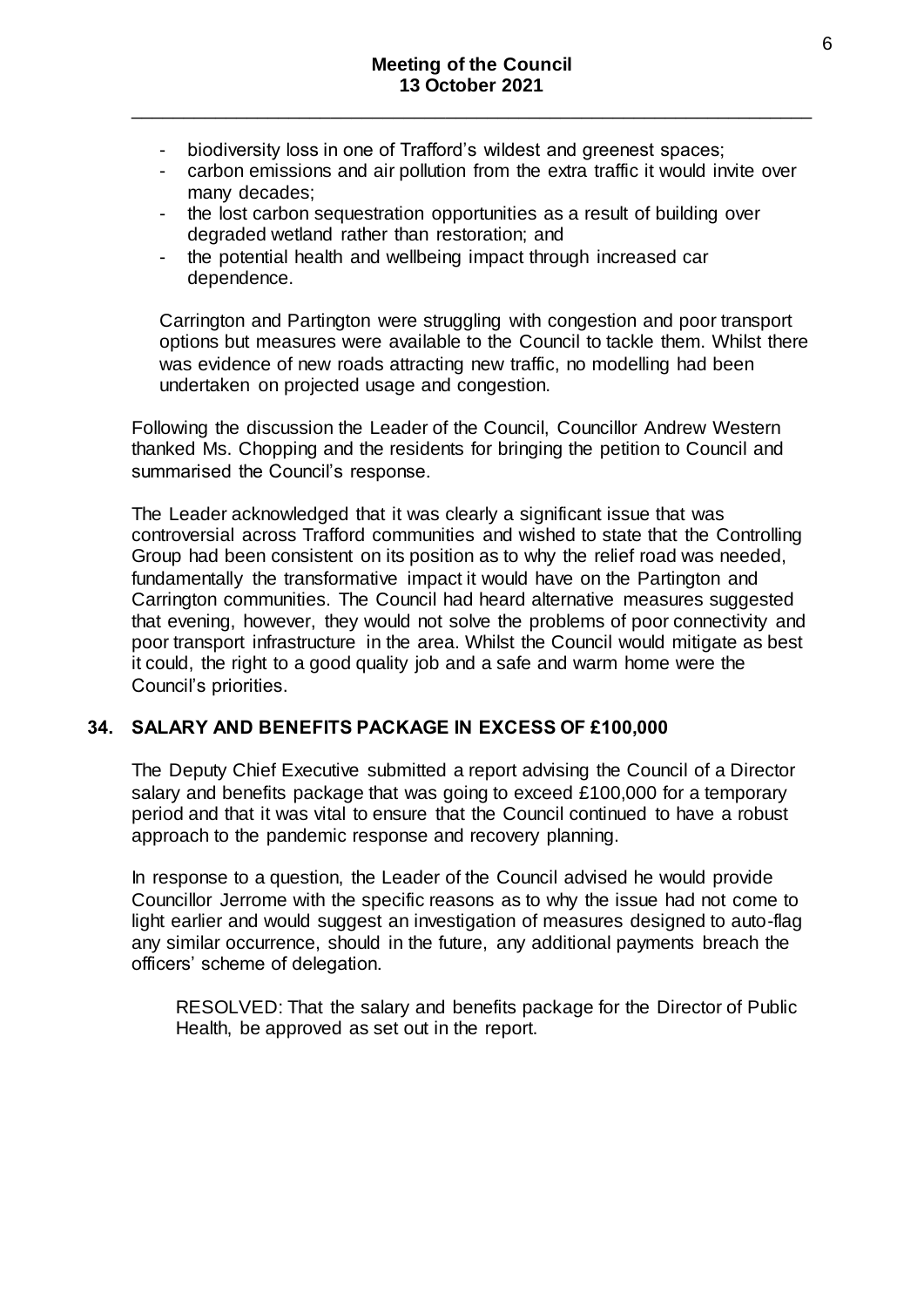# **35. GREATER MANCHESTER MINIMUM LICENSING STANDARDS FOR TAXI AND PRIVATE HIRE STAGE 1**

The Executive Member for Environmental and Regulatory Services submitted a report setting out the proposed Greater Manchester Minimum Licensing Standards for Taxi and Private Hire which had been referred from the Executive meeting on 27 September 2021. The report represented Stage One of the Standards which relate to Drivers, Operators and Local Authorities and set out the responses to the recent public and trade consultation for Stage One and outlined the proposed standards, policies and procedures. Stage Two related to Vehicles and it was anticipated that those proposals would be reported to the Executive in October 2021.

Councillor Miss Blackburn referred to Standard 6 Driver Training (page 33 of the report) and Councillor Adshead indicated that he would reply directly regarding the frequency of the training and what would happen should a driver refuse the training and whether the relevant authority would be notified of refusal by a driver from outside the area.

RESOLVED:

- (1) That Enhanced Criminal Record checks be undertaken as per Driver Standard 1 in table A of the report.
- (2) That Medical Checks be undertaken as per Driver Standard 2 in table A of the report.
- (3) That assessments of English proficiency be undertaken as per Driver Standard 4 in table A of the report.
- (4) That driver proficiency tests be implemented as per Driver Standard 5 in table A of the report.
- (5) That driver training is undertaken as per Driver Standard 6 in table A of the report.
- (6) That the Licensed Drivers Dress Code, set out at Appendix 1 to the report, be approved.
- (7) That the Private Hire Driver Conditions Policy, set out at Appendix 2 to the report, be approved.
- (8) That the Private Hire Operator Conditions Policy, set out at Appendix 3 to the report be approved and that Council notes the proposed amendments to Operator Conditions set out at Appendix 4.
- (9) That Enhanced Criminal Record checks for Operators and their staff be undertaken as per Operator Standard 2 in table B of the report.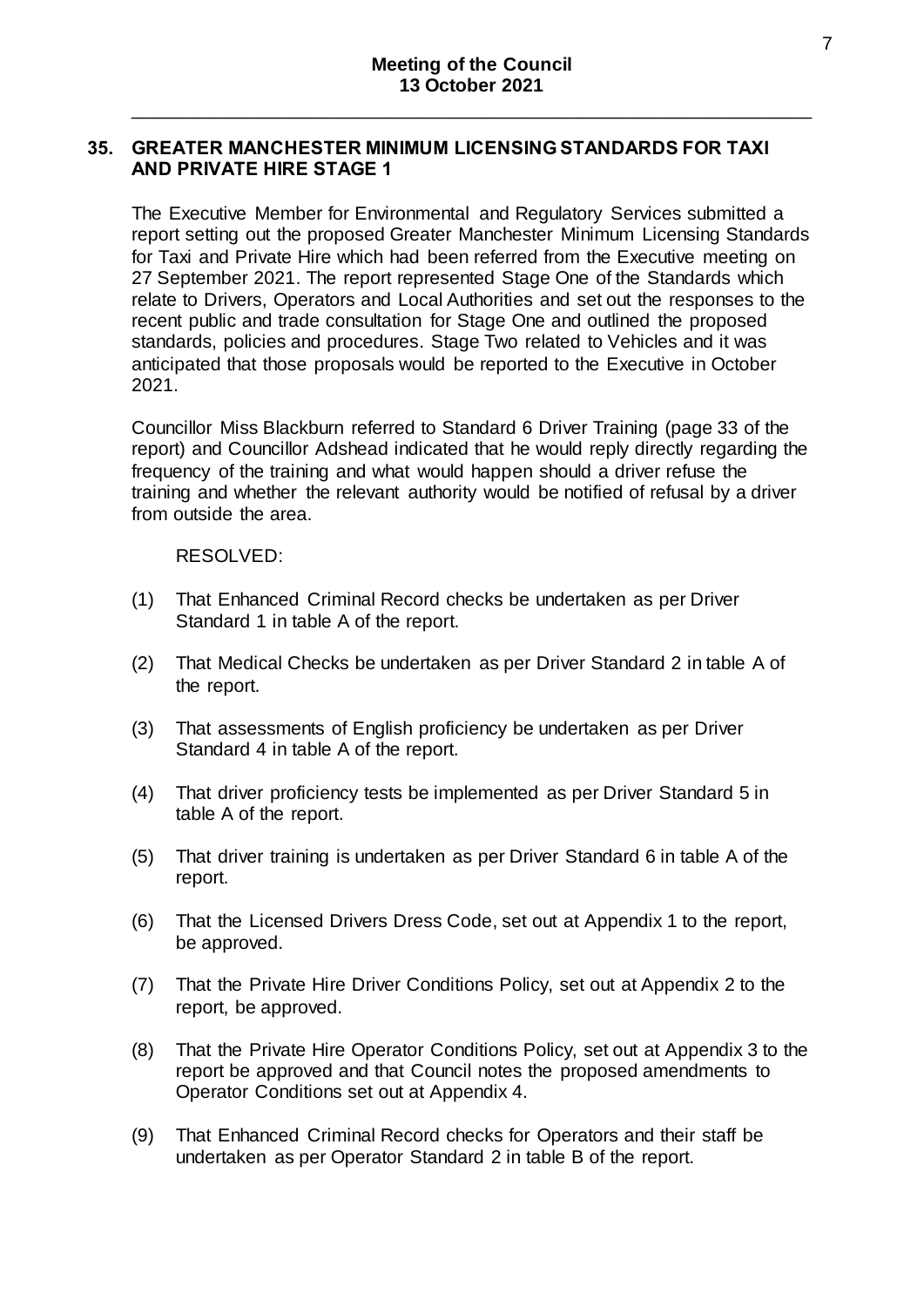- (10) That the timescales for applications be adopted, as per Local Authority Standard 1 in Table C of the report.
- (11) That the development of a common enforcement approach be approved, as per Local Authority Standard 2 in Table C of the report.
- (12) That a common methodology for setting the costs and calculating the taxi and private hire fees be adopted, as per Local Authority Standard 3 in Table C of the report.
- (13) That the Council delegates decision making powers, as per Local Authority Standard 5 in Table C of the report.
- (14) That the implementation dates for standards, policies and procedures contained within the report, be delegated to the Corporate Director of Place, in consultation with the Executive Member for Environment and Regulatory Services, with consideration of the need to communicate changes to the trade and ensure that processes are in place to ensure the robust implementation of the standards.

# **36. MOTION SUBMITTED BY THE GREEN PARTY GROUP - UNIVERSAL BASIC INCOME TRIAL (DEFERRED FROM COUNCIL ON 28 JULY 2021)**

RESOLVED: That the Council notes that the Motion has been withdrawn.

# **37. MOTION SUBMITTED BY THE LIBERAL DEMOCRATS GROUP - HONGKONGERS IN TRAFFORD**

### It was moved and seconded that:

"As a result of the Chinese government's imposition of new 'national security' laws and the British government's policy shift on British National (Overseas) [BN(O)] visas, many people are choosing to emigrate to the UK from Hong Kong. The Home Office predicts that as many as 300,000 Hongkongers may choose to relocate to Britain with many choosing to settle in Trafford and elsewhere across Greater Manchester. This Council recognises and welcomes the enormous contribution that immigrants of all nationalities and backgrounds have made to British life. The historical, political and economic factors currently surrounding democratic freedoms in Hong Kong make the decision to emigrate particularly stressful for many Hongkongers. There are several considerations and measures that local authorities can take to extend the warmest possible welcome to everyone who decides to make the journey to the UK.

This Council notes:

That the Home Office figure of 300,000 migrants from Hong Kong is an estimation for the next 5 years and that – with around 70% of the population of Hong Kong being eligible for BN(O) status – that number may rise considerably.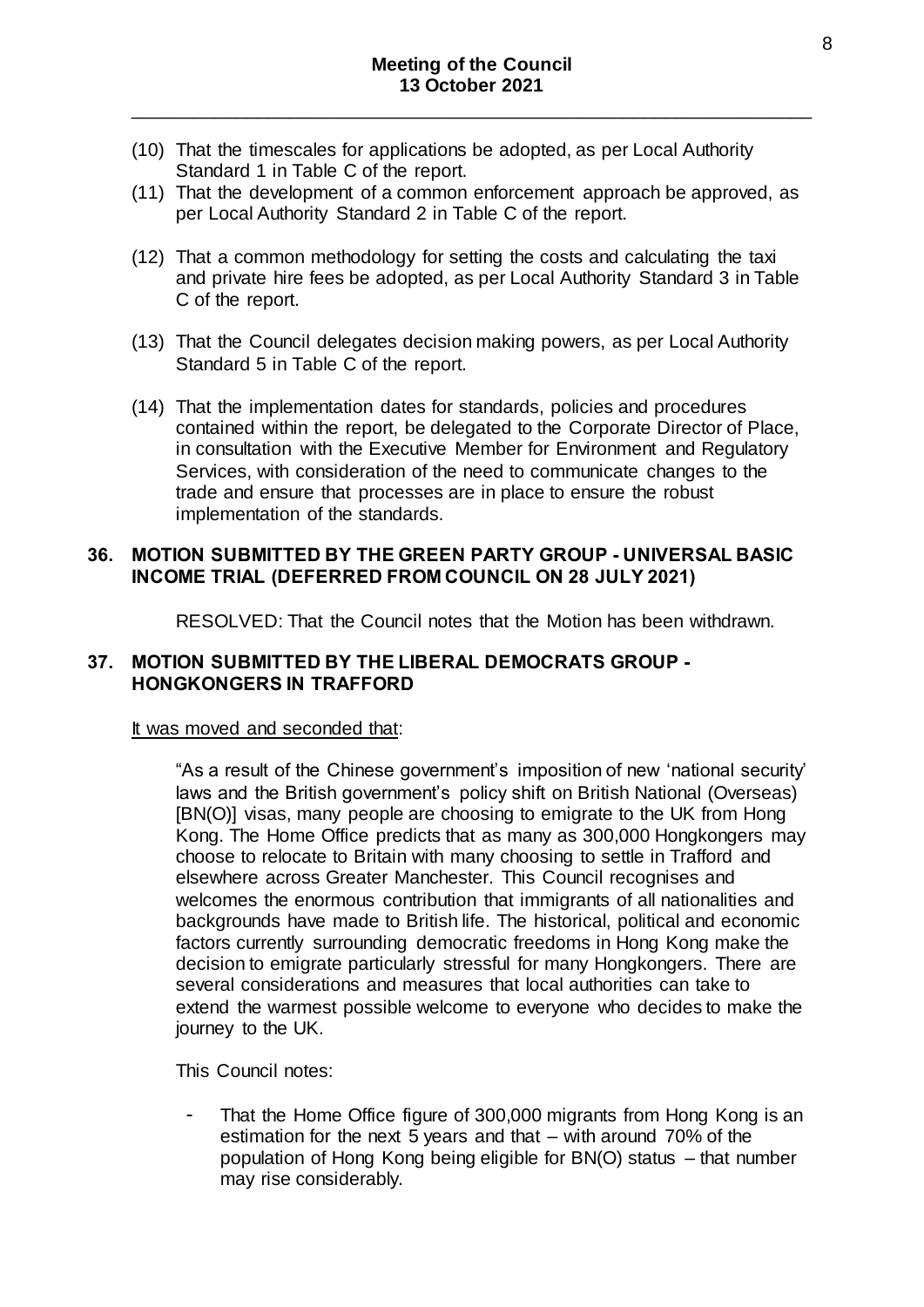- The 'Coming for Hope' report published by 'Hongkongers in Britain', which indicates the following:
	- That the mean age of applicants is 37 and that 71% of applicants hold a university degree.
	- That 16% of those surveyed say they cannot afford the cost of living for the first 6 months after arriving in the UK.
	- That, of those surveyed, 73% expect to have difficulty finding accommodation, 57% are concerned about living costs and 48% are anxious about finding employment.
	- That 96% of respondents felt that Hong Kong was no longer a 'safe and free home'.
	- That Home Office estimates suggest a net benefit to government finances of between £2.4 and £2.9 billion over five years as a result of the arrival of highly skilled migrants from Hong Kong.

This Council also notes the advice and guidance that is available through the governments 'Hong Kong UK Welcome Programme'.

This Council welcomes:

- The provision of up to £2,720 per BN(O) household for destitution support.
- The government's commitment to set up 12 new 'Welcome Hubs' across the UK, to support the settlement of BN(O) holders.

This Council resolves to:

- Monitor the intake of Hong Kong children into Trafford's schools and allocate additional resources for 'English as a Second Language' and Personal, Social, Health and Economic education to aid with integration.
- Assist parents of children with special educational needs by providing information on the 'SEN Local Offer' and Educational Health Care Plans in Cantonese through the council website.
- Write to the Minister for Housing, Communities and Local Government to express Trafford's interest in contributing to and forming part of the UK's new Hong Kong 'Welcome Hubs'.
- Ensure progress on the resolutions of this motion are regularly reported back to this council and are incorporated into the Executive Member for Communities and Partnerships brief."

### It was moved and seconded as an amendment that:

"As a result of the Chinese government's imposition of new 'national security' laws and the British government's policy shift on British National (Overseas) [BN(O)] visas, many people are choosing to emigrate to the UK from Hong Kong. The Home Office predicts that as many as 300,000 Hongkongers may choose to relocate to Britain with many choosing to settle in Trafford and elsewhere across Greater Manchester. This Council recognises and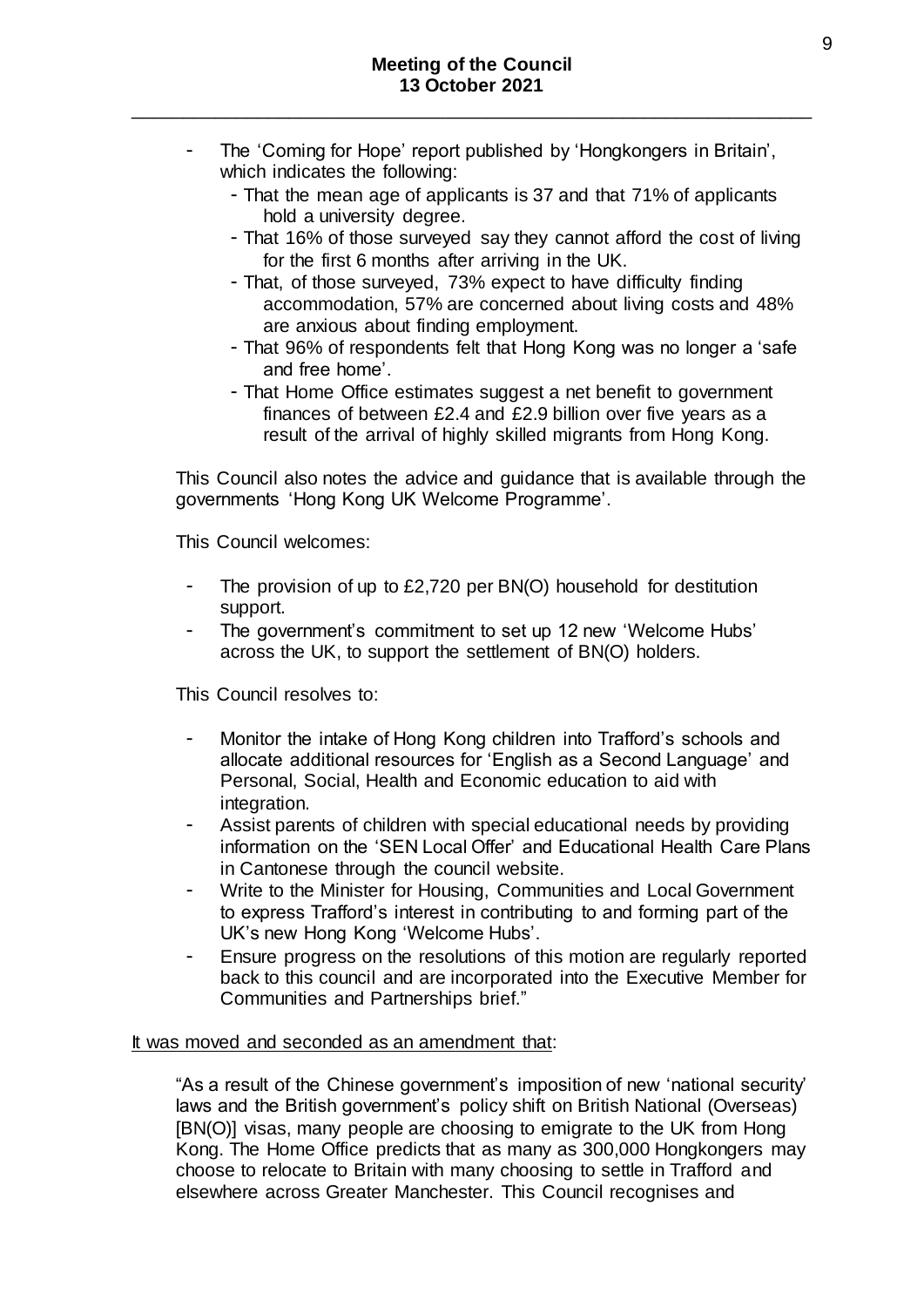welcomes the enormous contribution that immigrants of all nationalities and backgrounds have made to British life. **We are proud that Trafford has seen a particularly high number of Hongkongers move in to the borough in recent months, and formally welcome them here and express our delight that they have chosen to make Trafford their home.**

The historical, political and economic factors currently surrounding democratic freedoms in Hong Kong make the decision to emigrate particularly stressful for many Hongkongers. There are several considerations and measures that local authorities can take to extend the warmest possible welcome to everyone who decides to make the journey to the UK.

This Council notes:

- That the Home Office figure of 300,000 migrants from Hong Kong is an estimation for the next 5 years and that – with around 70% of the population of Hong Kong being eligible for BN(O) status – that number may rise considerably.
- The 'Coming for Hope' report published by 'Hongkongers in Britain', which indicates the following:
- That the mean age of applicants is 37 and that 71% of applicants hold a university degree.
- That 16% of those surveyed say they cannot afford the cost of living for the first 6 months after arriving in the UK.
- That, of those surveyed, 73% expect to have difficulty finding accommodation, 57% are concerned about living costs and 48% are anxious about finding employment.
- That 96% of respondents felt that Hong Kong was no longer a 'safe and free home'.
- That Home Office estimates suggest a net benefit to government finances of between £2.4 and £2.9 billion over five years as a result of the arrival of highly skilled migrants from Hong Kong.

This Council also notes the advice and guidance that is available through the governments 'Hong Kong UK Welcome Programme'.

This Council welcomes:

- The provision of up to  $£2,720$  per BN(O) household for destitution support.
- The government's commitment to set up 12 new 'Welcome Hubs' across the UK, to support the settlement of BN(O) holders.

# **Following a recent meeting between the Leader of the Council, the Acting Chief Executive, and representatives of Trafford Hongkongers, Council further acknowledges:**

- **That there have unfortunately been a small number of hate crime incidents experienced by Hongkongers in recent months.**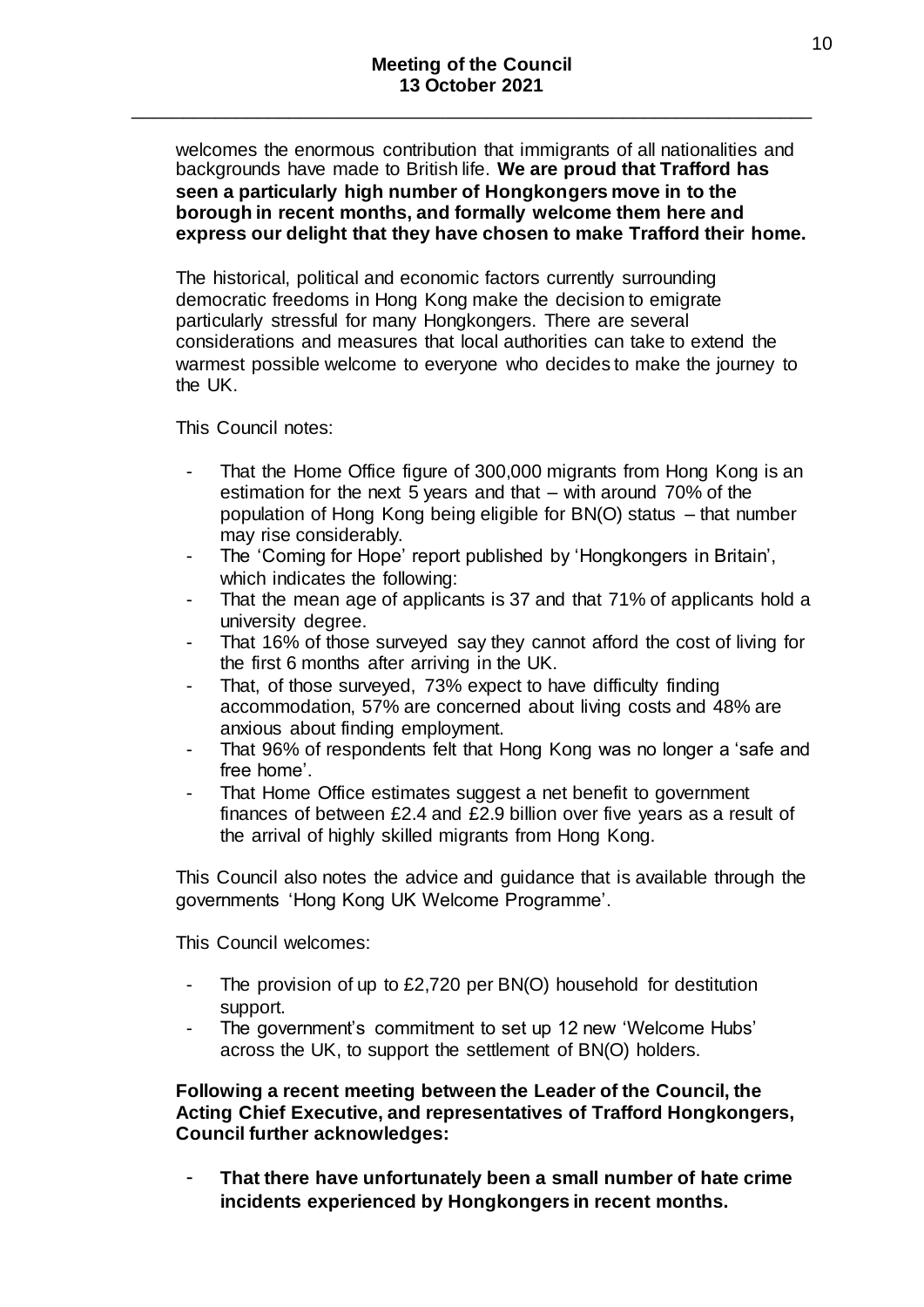- **That many Hongkongers are experiencing delays in receiving National Insurance numbers from the DWP, impacting on their ability to find work.**
- **That Trafford's Skills Coordinator and ESOL Coordinator are fully engaged with Trafford's growing Hong Kong community, and are actively signposting Hongkongers to training, employment opportunities and conversation groups.**

This Council resolves to:

- **Stand against any and all hate crime in Trafford as a borough that values tolerance and inclusion and is proud of our diversity.**
- Monitor the intake of Hong Kong children **and other children for whom English is a second language** into Trafford's schools and allocate additional resources for 'English as a Second Language' and Personal, Social, Health and Economic education to aid with integration **in accordance with need**.
- Assist parents of children with special educational needs by providing information on the 'SEN Local Offer' and Educational Health Care Plans in Cantonese through the council website. **Work with the Trafford Hongkongers Group to ensure that relevant information can be cascaded in Cantonese to those residents who require it, noting that this dissemination has already commenced.**
- Write to the Minister for Housing, Communities and Local Government **Secretary of State for Levelling Up, Housing and Communities** to express Trafford's interest in contributing to and forming part of the UK's new Hong Kong 'Welcome Hubs' **subject to the necessary funding to make this a success being made available by government.**
- **- Write to the Secretary of State for Work and Pensions to ask that more is done to swiftly expedite the allocation of National Insurance numbers for Hongkongers, recognising that they do not have recourse to public funds.**
- Ensure progress on the resolutions of this motion are regularly reported back to this Council and are incorporated into the Executive Member for Communities and Partnerships brief **that relevant Executive Members subsume these actions into their duties as appropriate at the instruction of the Council Leader**."

Following a debate on the matter, the amendment was agreed with the general consent of the Council. Subsequently, the substantive Motion was then agreed by Council consent and declared carried.

RESOLVED: That as a result of the Chinese government's imposition of new 'national security' laws and the British government's policy shift on British National (Overseas) [BN(O)] visas, many people are choosing to emigrate to the UK from Hong Kong. The Home Office predicts that as many as 300,000 Hongkongers may choose to relocate to Britain with many choosing to settle in Trafford and elsewhere across Greater Manchester. This Council recognises and welcomes the enormous contribution that immigrants of all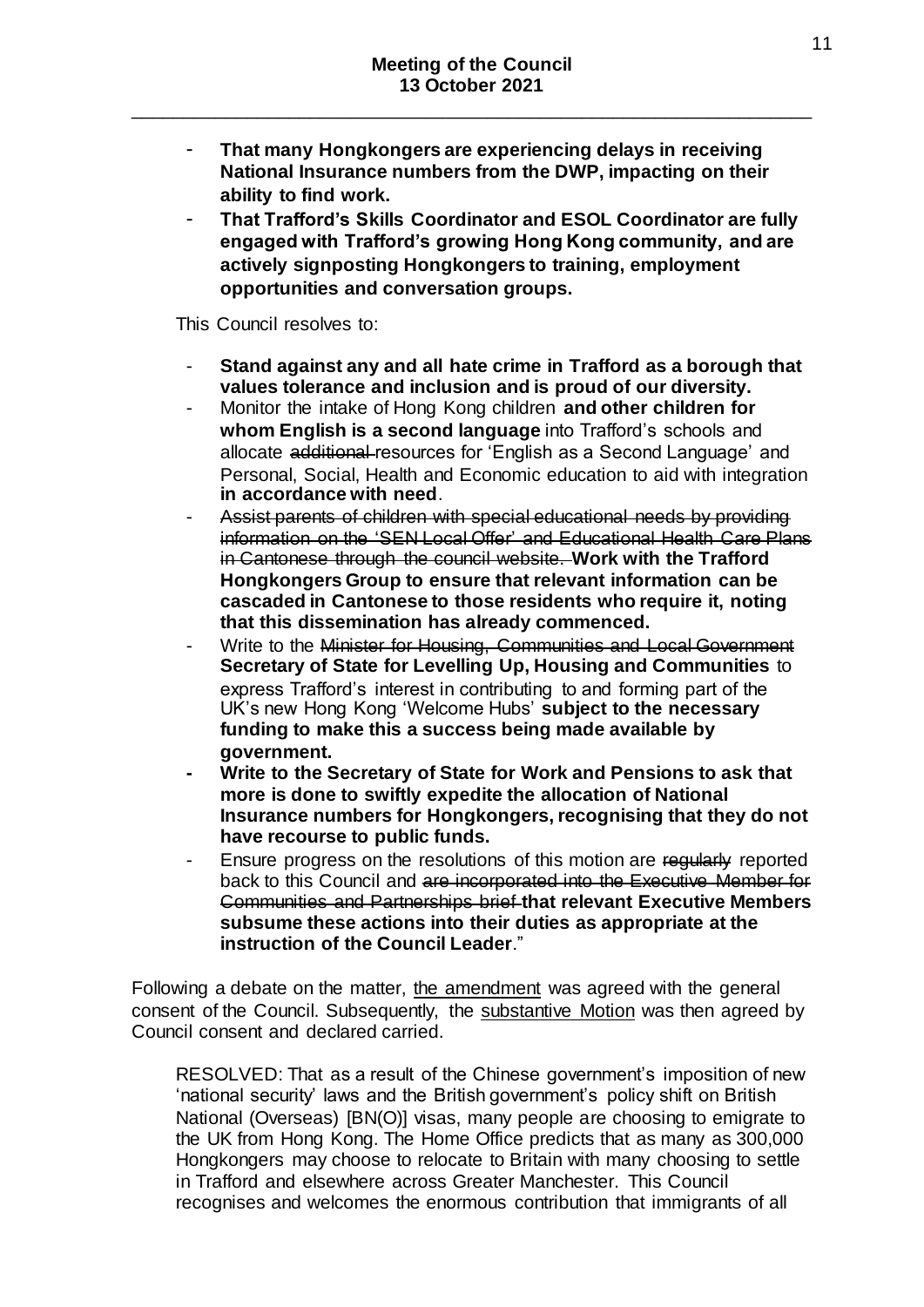nationalities and backgrounds have made to British life. We are proud that Trafford has seen a particularly high number of Hongkongers move in to the borough in recent months, and formally welcome them here and express our delight that they have chosen to make Trafford their home.

The historical, political and economic factors currently surrounding democratic freedoms in Hong Kong make the decision to emigrate particularly stressful for many Hongkongers. There are several considerations and measures that local authorities can take to extend the warmest possible welcome to everyone who decides to make the journey to the UK.

This Council notes:

- That the Home Office figure of 300,000 migrants from Hong Kong is an estimation for the next 5 years and that – with around 70% of the population of Hong Kong being eligible for BN(O) status – that number may rise considerably.
- The 'Coming for Hope' report published by 'Hongkongers in Britain', which indicates the following:
- That the mean age of applicants is 37 and that 71% of applicants hold a university degree.
- That 16% of those surveyed say they cannot afford the cost of living for the first 6 months after arriving in the UK.
- That, of those surveyed, 73% expect to have difficulty finding accommodation, 57% are concerned about living costs and 48% are anxious about finding employment.
- That 96% of respondents felt that Hong Kong was no longer a 'safe and free home'.
- That Home Office estimates suggest a net benefit to government finances of between £2.4 and £2.9 billion over five years as a result of the arrival of highly skilled migrants from Hong Kong.

This Council also notes the advice and guidance that is available through the governments 'Hong Kong UK Welcome Programme'.

This Council welcomes:

- The provision of up to  $£2,720$  per BN(O) household for destitution support.
- The government's commitment to set up 12 new 'Welcome Hubs' across the UK, to support the settlement of BN(O) holders.

Following a recent meeting between the Leader of the Council, the Acting Chief Executive, and representatives of Trafford Hongkongers, Council further acknowledges:

That there have unfortunately been a small number of hate crime incidents experienced by Hongkongers in recent months.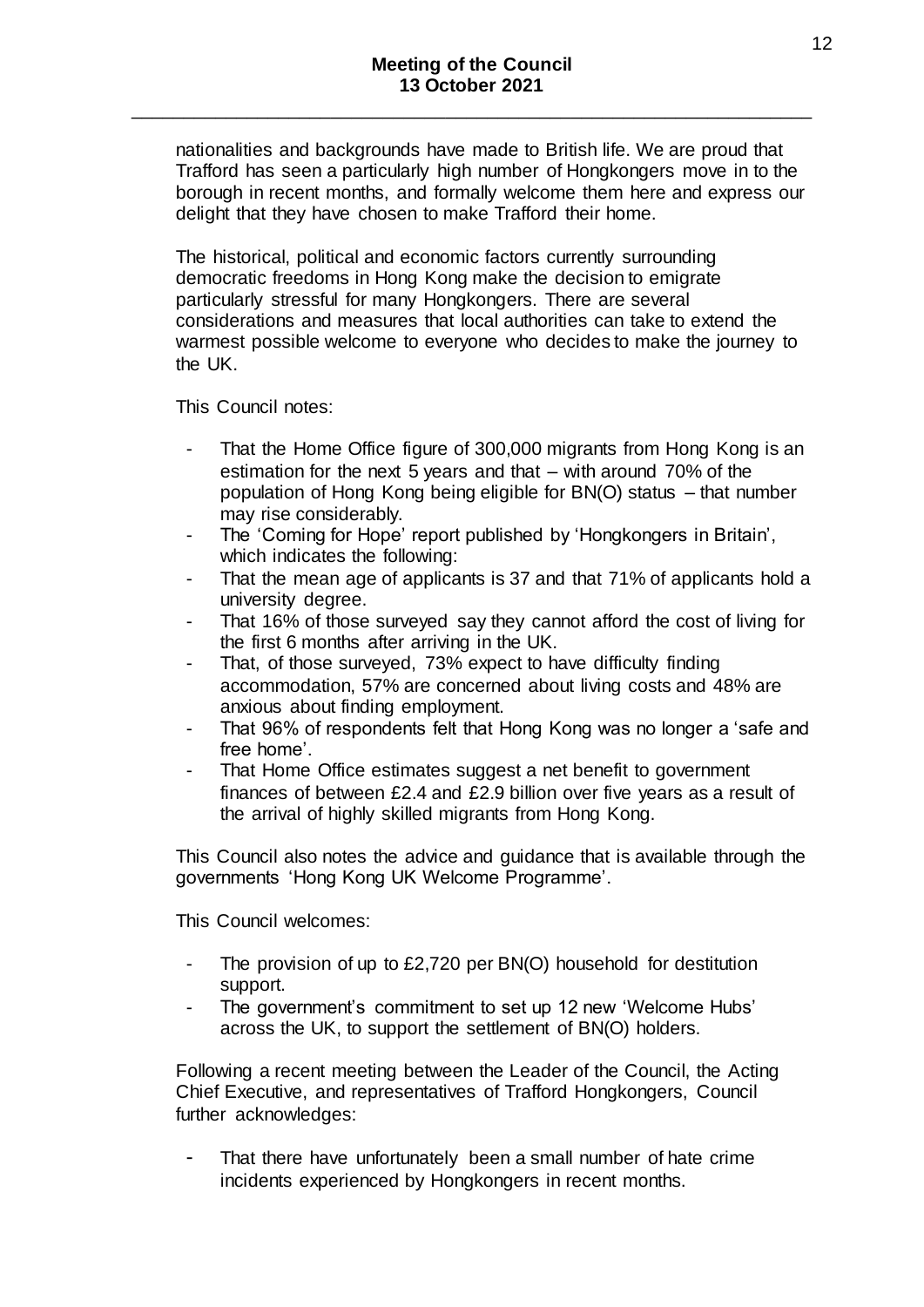- That many Hongkongers are experiencing delays in receiving National Insurance numbers from the DWP, impacting on their ability to find work.
- That Trafford's Skills Coordinator and ESOL Coordinator are fully engaged with Trafford's growing Hong Kong community, and are actively signposting Hongkongers to training, employment opportunities and conversation groups.

This Council resolves to:

- Stand against any and all hate crime in Trafford as a borough that values tolerance and inclusion and is proud of our diversity.
- Monitor the intake of Hong Kong children and other children for whom English is a second language into Trafford's schools and allocate resources for 'English as a Second Language' and Personal, Social, Health and Economic education to aid with integration in accordance with need.
- Work with the Trafford Hongkongers Group to ensure that relevant information can be cascaded in Cantonese to those residents who require it, noting that this dissemination has already commenced.
- Write to the Secretary of State for Levelling Up, Housing and Communities to express Trafford's interest in contributing to and forming part of the UK's new Hong Kong 'Welcome Hubs' subject to the necessary funding to make this a success being made available by government.
- Write to the Secretary of State for Work and Pensions to ask that more is done to swiftly expedite the allocation of National Insurance numbers for Hongkongers, recognising that they do not have recourse to public funds.
- Ensure progress on the resolutions of this motion are reported back to this Council and that relevant Executive Members subsume these actions into their duties as appropriate at the instruction of the Council Leader.

# **38. MOTION SUBMITTED BY THE GREEN PARTY GROUP - EMPOWERING TRAFFORD TO TAKE CLIMATE ACTION**

### It was moved and seconded that:

"This Council acknowledges that in order to tackle the climate crisis we must empower residents and council officers to take action. In order to enable everyone to act with sufficient urgency, the Council's procedures must be better aligned with its priorities.

The Council has also learned about dealing with crises from the pandemic and lessons learnt from Covid can give examples of how council systems can treat the climate emergency as an emergency.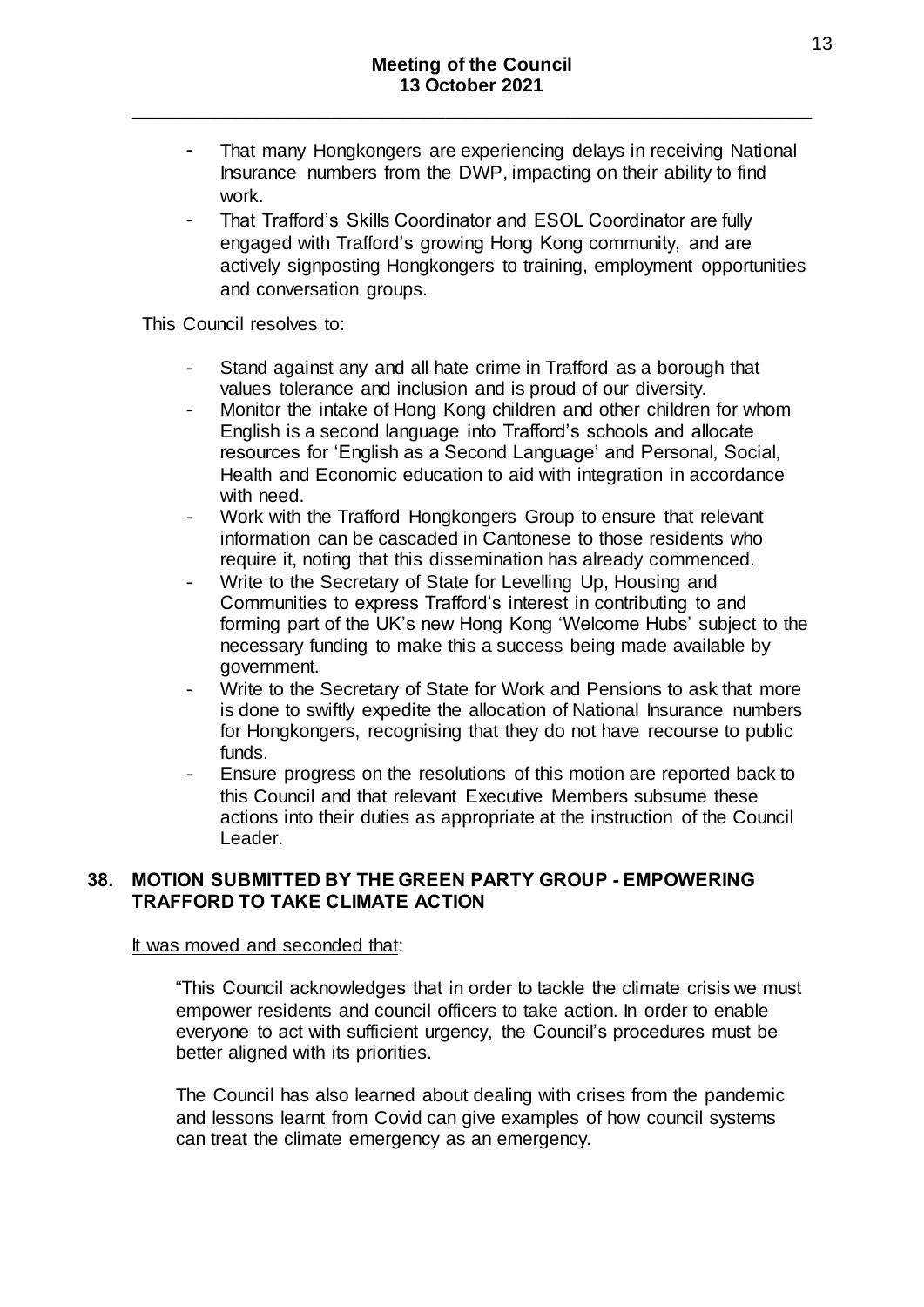This Council resolves to:

- Emphasise urgency in the language we use around the climate. Where possible the Council, its Councillors and officers should choose the language of 'climate crisis' or 'climate emergency' – not the more passive 'climate change' or 'global warming'.
- Carry out a case study on the way that the community hubs were created, in a nimble and effective way at a crucial stage in the pandemic. See what lessons can be learnt for the climate crisis response in terms of how the Council can act quickly and with impact. Report back on what lessons can be learnt in terms of creating an urgent and nimble response to a crisis.
- Events and buildings: ensure that alongside accessibility information, council building and events highlight how to access them by walking / cycling / using public transport. Currently the Town Hall part of the website only talks about parking options, despite being on National Cycle Network route 55, and extremely near to Old Trafford tram and several bus stops.
- Highlight the Council's climate emergency web pages on the front page of the Council's website. This will enable residents to easily find information on what the Council is doing. It will also raise awareness the urgency of the crisis by highlighting it to everyone who comes to the council's home page.
- To review our HR policy in respect of dress codes. These need to explicitly support staff and officers who chose to commute or travel for work by active or public transport. Too often spoken or unspoken assumptions about what looks professional stop people using active or public transport when they would otherwise like to.
- In advance of COP26 to add our voice to calls for a joint local and national government task force on reaching 'net zero' emissions. This partnership could set regulations, benchmarks and targets and create long-term funding mechanisms to enable local communities to decarbonise whilst remaining resilient and sustainable.
- Write to Alok Sharma MP, President for COP26, the Prime Minister and the Leadership Board of the LGA informing them of our support for a joint Local/National Government Climate Change Partnership Taskforce and asking for one to be established as soon as possible."

### It was moved and seconded as an amendment that:

"This Council acknowledges that in order to tackle the climate crisis we must empower **and enable** residents and council officers to take action. In order to enable everyone to act with sufficient urgency, the Council's procedures must **should** be better aligned with its priorities **in this area**.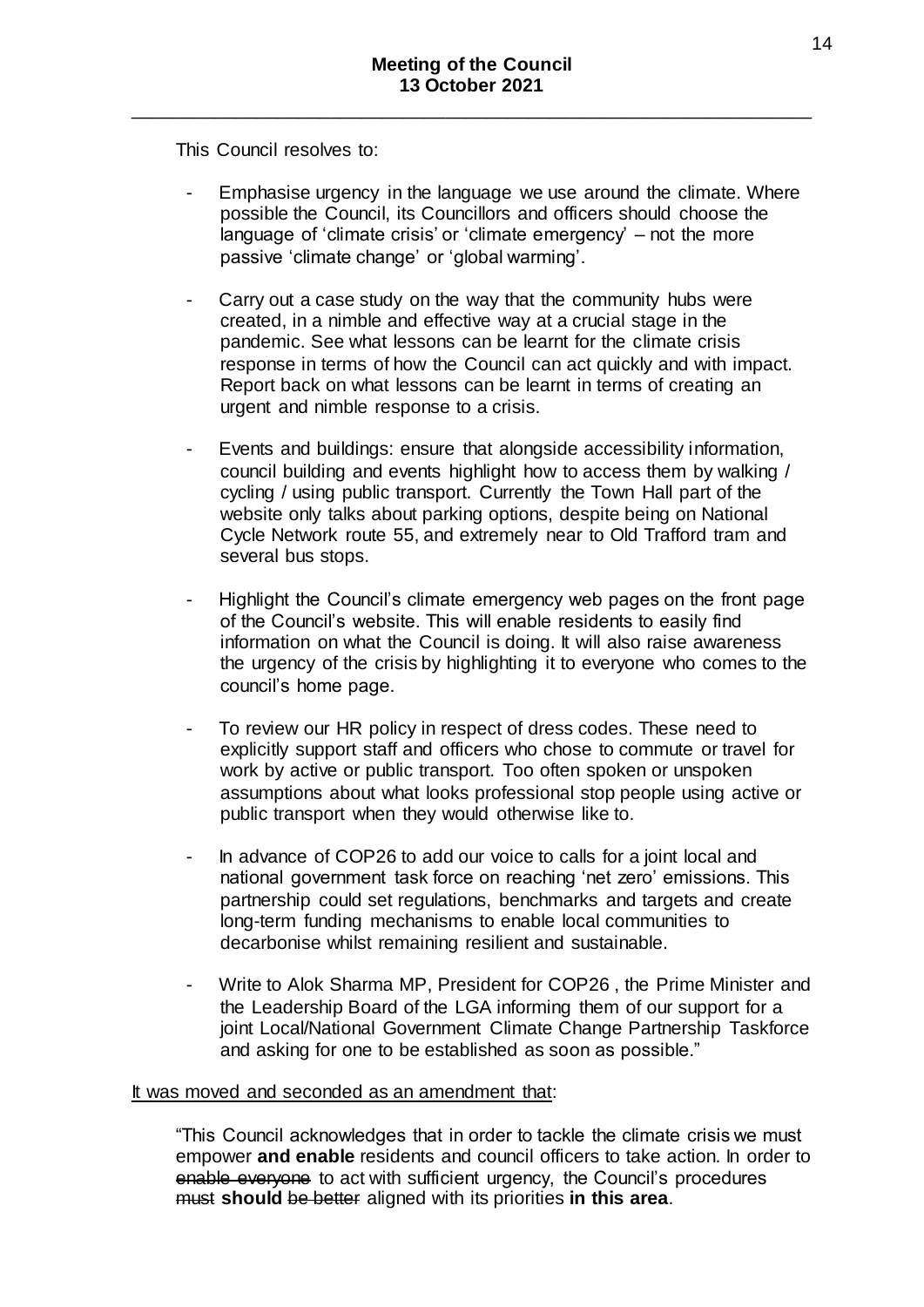The Council has also learned about dealing with crises from the pandemic and lessons learnt from Covid can give examples of how council systems can treat the climate emergency as an emergency.

This Council resolves to:

- Emphasise urgency in the language we use around the climate. Where possible the Council, its Councillors and officers should choose the language of 'climate crisis' or 'climate emergency' – not the more passive 'climate change' or 'global warming'.
- Carry out a case study on the way that the community hubs were created, in a nimble and effective way at a crucial stage in the pandemic. See what lessons can be learnt for the climate crisis response in terms of how the Council can act quickly and with impact. Report back on what lessons can be learnt in terms of creating an urgent and nimble response to a crisis.
- Events and buildings: ensure that alongside accessibility information, council building and events highlight how to access them by walking / cycling / using public transport. Currently the Town Hall part of the website only talks about parking options, despite being on National Cycle Network route 55, and extremely near to Old Trafford tram and several bus stops.
- Highlight the Council's climate emergency web pages on the front page of the Council's website **Ensure that information on the Council's progress on addressing the climate emergency can be easily accessed from the home page of the Council's Website as part of the overhaul of the website content planned as part of the Trafford Digital Strategy 2020- 2023**. This will enable residents to easily find information on what the Council is doing. It will also raise awareness **of** the urgency of the crisis by highlighting it to everyone who comes to the Council's home page.
- To review our HR policy in respect of dress codes **in line with professional advice from officers to** . These need to explicitly support staff and officers who chose to commute or travel for work by active or public transport **whilst ensuring the Council maintains a professional appearance in its customer facing work**. Too often spoken or unspoken assumptions about what looks professional stop people using active or public transport when they would otherwise like to. **To also ensure that information is available on the council intranet about the cycling and changing facilities available to staff.**
- In advance of COP26 to add our voice to calls for a joint local and national government task force on reaching 'net zero' emissions. This partnership could set regulations, benchmarks and targets and create long-term funding mechanisms to enable local communities to decarbonise whilst remaining resilient and sustainable.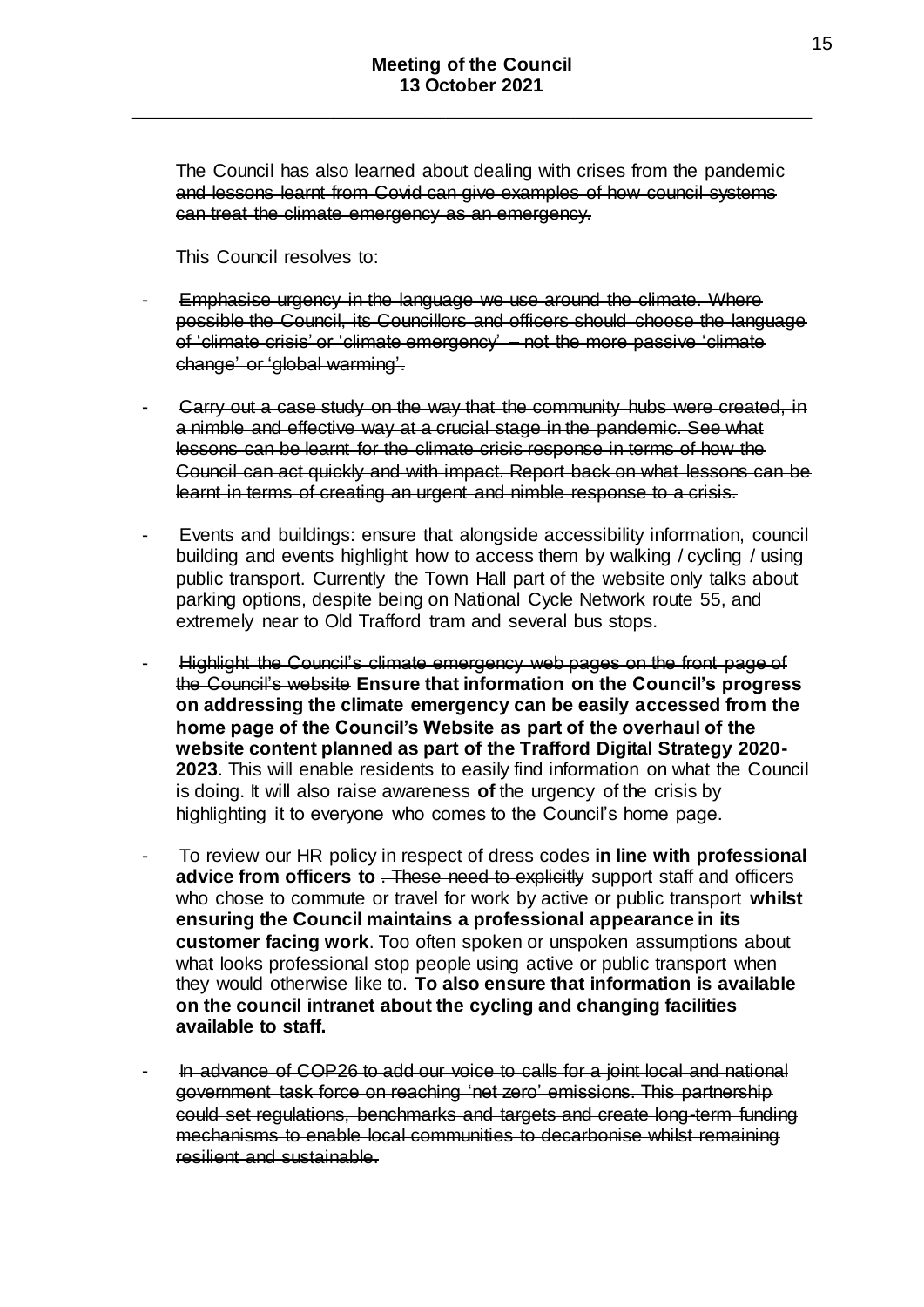- Write to Alok Sharma MP, President for COP26, the Prime Minister and the Leadership Board of the LGA informing them of our support for a joint Local/National Government Climate Change Partnership Taskforce and asking for one to be established as soon as possible.
- **As there is still no formal relationship between local and national government on climate action, write to Alok Sharma MP, President for COP26, to request the establishment of a formal Local and National Government Climate Crisis Taskforce to collaboratively work together towards net zero emissions, as advocated by the Local Government Association and other bodies.**"

Following a debate on the matter, the amendment was put to the vote and declared carried. After a further speaker, the substantive Motion was then put to the vote and declared carried.

RESOLVED: That this Council acknowledges that in order to tackle the climate crisis we must empower and enable residents and council officers to take action. In order to act with sufficient urgency, the Council's procedures should align with its priorities in this area.

This Council resolves to:

- Events and buildings: ensure that alongside accessibility information, council building and events highlight how to access them by walking / cycling / using public transport. Currently the Town Hall part of the website only talks about parking options, despite being on National Cycle Network route 55, and extremely near to Old Trafford tram and several bus stops.
- Ensure that information on the Council's progress on addressing the climate emergency can be easily accessed from the home page of the Council's Website as part of the overhaul of the website content planned as part of the Trafford Digital Strategy 2020-2023. This will enable residents to easily find information on what the Council is doing. It will also raise awareness of the urgency of the crisis by highlighting it to everyone who comes to the Council's home page.
- To review our HR policy in respect of dress codes in line with professional advice from officers to support staff and officers who chose to commute or travel for work by active or public transport whilst ensuring the Council maintains a professional appearance in its customer facing work. Too often spoken or unspoken assumptions about what looks professional stop people using active or public transport when they would otherwise like to. To also ensure that information is available on the council intranet about the cycling and changing facilities available to staff.
- As there is still no formal relationship between local and national government on climate action, write to Alok Sharma MP, President for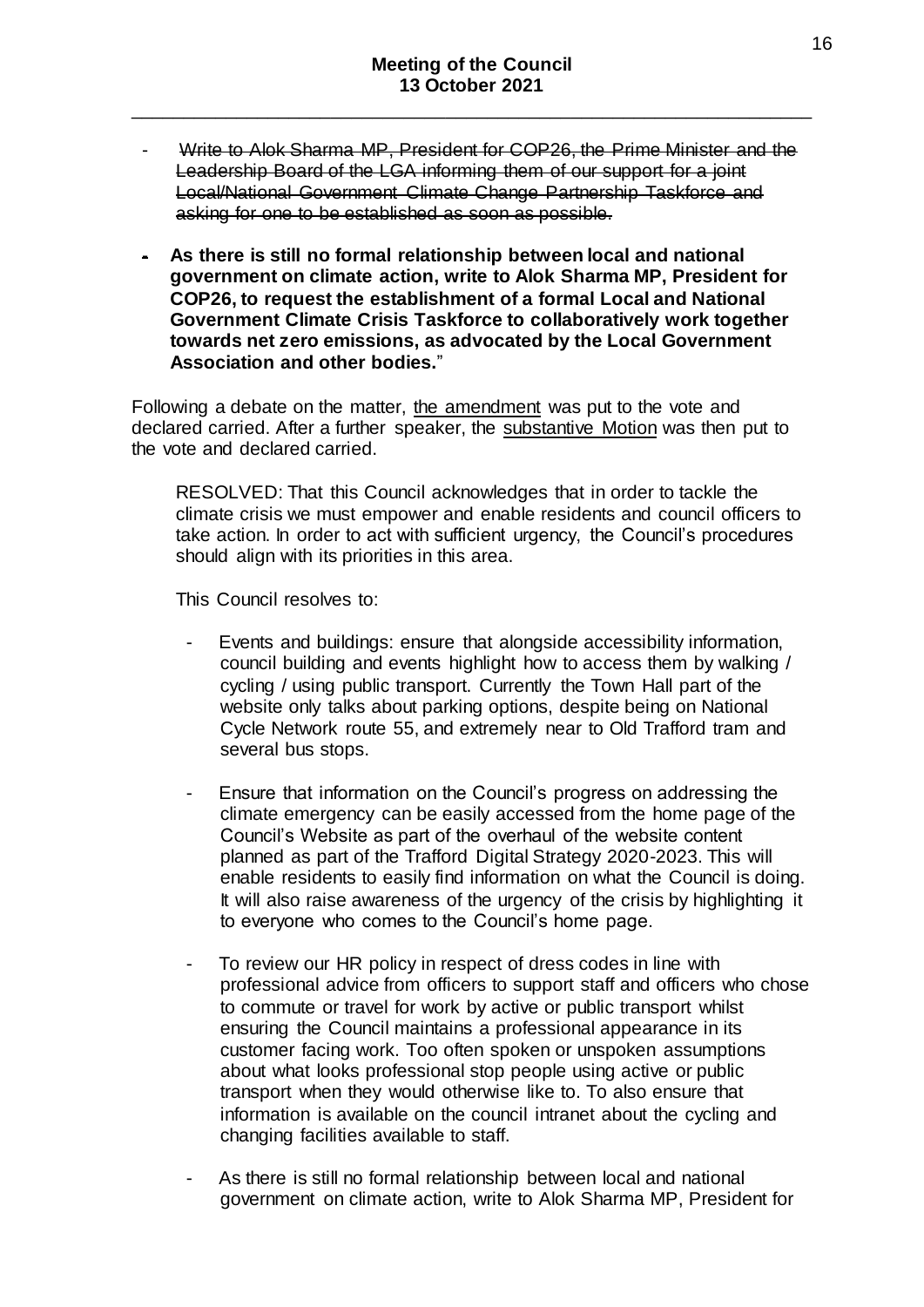COP26, to request the establishment of a formal Local and National Government Climate Crisis Taskforce to collaboratively work together towards net zero emissions, as advocated by the Local Government Association and other bodies.

# **39. MOTION SUBMITTED BY THE LABOUR GROUP - TACKLING HEALTH INEQUALITIES IN TRAFFORD**

### It was moved and seconded that:

"This Council notes:

- From the beginning of the 20th century, England experienced continuous improvements in life expectancy but from 2011 these improvements slowed dramatically, almost grinding to a halt. For part of the decade 2010-2020 life expectancy actually fell in the most deprived communities outside London for women and in some regions for men. For men and women everywhere the time spent in poor health is increasing.
- The health of the population is not just a matter of how well the health service is funded and functions, important as that is: health is closely linked to the conditions in which people are born, grow, live, work and age and inequities in power, money and resources – the social determinants of health.
- Government spending has decreased most in the most deprived places and cuts in services outside health and social care have hit more deprived communities hardest.
- Approximately 11.6% of children aged 0-16 in Trafford (an estimated 5,085 children) live in poverty, with this percentage rising to almost 40% in some of the most deprived wards: well above the regional or national averages. Poverty and deprivation can damage the health and wellbeing of children and young people and have severe impacts on 'life chances'.
- Life expectancy is 9.3 years lower for men and 7.4 years lower for women in the most deprived areas of Trafford than in the least deprived areas.
- The Marmot review into health inequalities of 2020 found that Covid 19 death rates were a quarter higher in Greater Manchester than the rest of England. The more impoverished a local authority, the higher its mortality rate.

This Council believes:

As a local authority we have a crucial role to play in tackling some of the widest and most entrenched health inequalities across our Borough.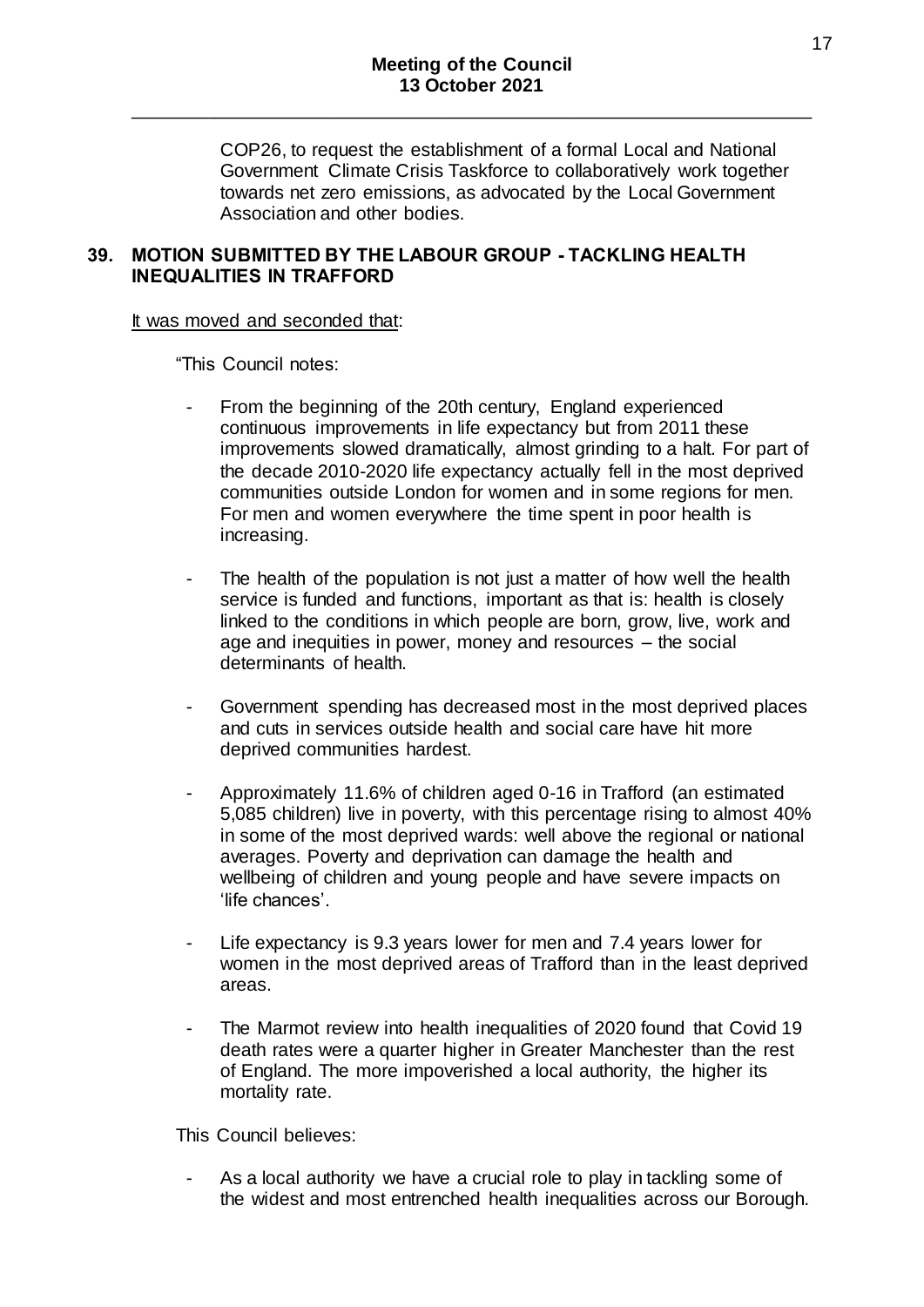- Tackling health inequalities should be a priority across all the local authority's areas of responsibility.
- All councillors, whether members of the Executive or Scrutiny and in our community and casework roles, can play a positive role in championing the work we do to reduce health inequalities and tackle the wider determinants of health.
- Levelling up will only succeed if there is investment across all local government.

This Council resolves to:

Consider how Trafford meet the six policy objectives of the Marmot review 2020 as part of Scrutiny, Health & Wellbeing Board and sub board work plans.

Give every child the best start in life.

Enable all children, young people and adults to maximise their capabilities and have control over their lives.

Create fair employment and good work for all.

Ensure a healthy standard of living for all.

Create and develop healthy and sustainable places and communities.

Develop a health and social care system that prioritises not just the treatment of ill health but also focuses on how it can be prevented in the first place.

Consider the health inequality impact on all our decision making.

Write to Ministers to request an urgent reversal of cuts to public health budgets in order that Councils can truly work to reduce the health inequalities that Covid 19 has so starkly highlighted."

Following a debate on the matter, the Motion was put to the vote and declared carried.

RESOLVED: That this Council notes:

From the beginning of the 20th century, England experienced continuous improvements in life expectancy but from 2011 these improvements slowed dramatically, almost grinding to a halt. For part of the decade 2010-2020 life expectancy actually fell in the most deprived communities outside London for women and in some regions for men. For men and women everywhere the time spent in poor health is increasing.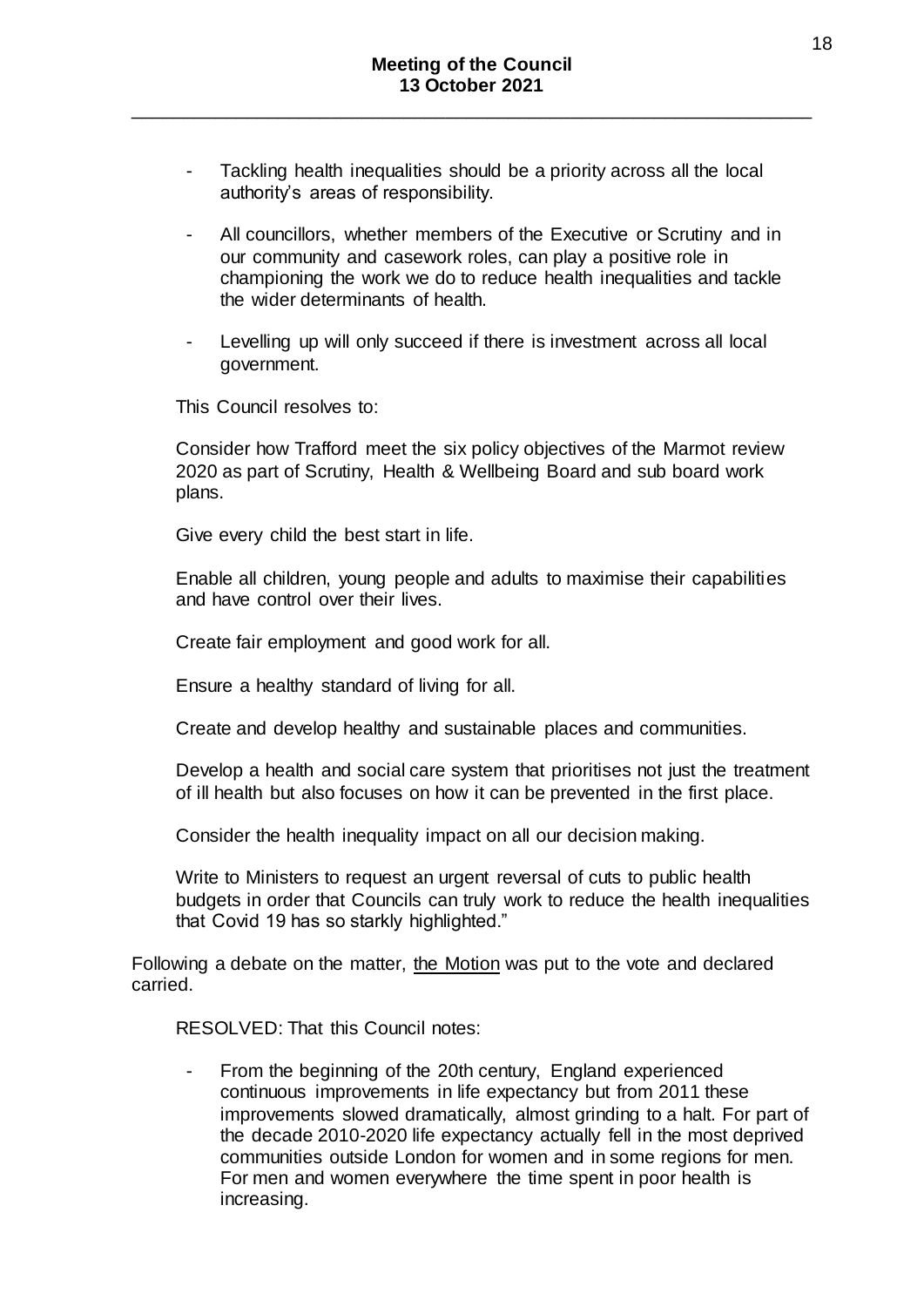- The health of the population is not just a matter of how well the health service is funded and functions, important as that is: health is closely linked to the conditions in which people are born, grow, live, work and age and inequities in power, money and resources – the social determinants of health.
- Government spending has decreased most in the most deprived places and cuts in services outside health and social care have hit more deprived communities hardest.
- Approximately 11.6% of children aged 0-16 in Trafford (an estimated 5,085 children) live in poverty, with this percentage rising to almost 40% in some of the most deprived wards: well above the regional or national averages. Poverty and deprivation can damage the health and wellbeing of children and young people and have severe impacts on 'life chances'.
- Life expectancy is 9.3 years lower for men and 7.4 years lower for women in the most deprived areas of Trafford than in the least deprived areas.
- The Marmot review into health inequalities of 2020 found that Covid 19 death rates were a quarter higher in Greater Manchester than the rest of England. The more impoverished a local authority, the higher its mortality rate.

This Council believes:

- As a local authority we have a crucial role to play in tackling some of the widest and most entrenched health inequalities across our Borough.
- Tackling health inequalities should be a priority across all the local authority's areas of responsibility.
- All councillors, whether members of the Executive or Scrutiny and in our community and casework roles, can play a positive role in championing the work we do to reduce health inequalities and tackle the wider determinants of health.
- Levelling up will only succeed if there is investment across all local government.

This Council resolves to:

Consider how Trafford meet the six policy objectives of the Marmot review 2020 as part of Scrutiny, Health & Wellbeing Board and sub board work plans.

Give every child the best start in life.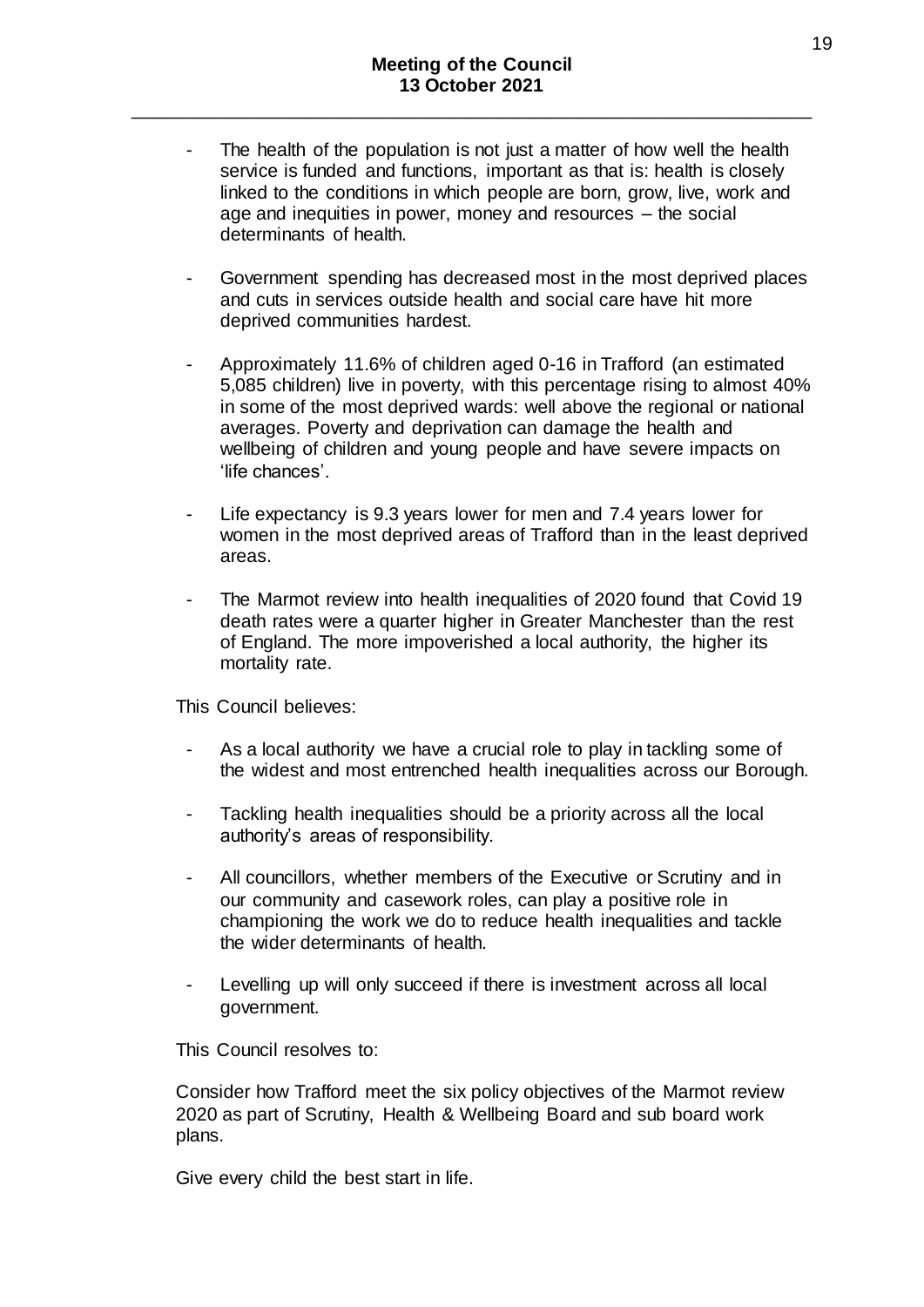Enable all children, young people and adults to maximise their capabilities and have control over their lives.

Create fair employment and good work for all.

Ensure a healthy standard of living for all.

Create and develop healthy and sustainable places and communities.

Develop a health and social care system that prioritises not just the treatment of ill health but also focuses on how it can be prevented in the first place.

Consider the health inequality impact on all our decision making.

Write to Ministers to request an urgent reversal of cuts to public health budgets in order that Councils can truly work to reduce the health inequalities that Covid 19 has so starkly highlighted.

### **40. MOTION SUBMITTED BY THE LABOUR GROUP - SOCIAL CARE FUNDING**

#### It was moved and seconded that:

"Council notes that on 7 September this year the Prime Minister announced plans to reform how people pay for adult social care in England and the introduction of a new Health and Social Care Levy.

Council recognises that plans for adult social care reform are long overdue and that the financial sustainability of the sector is at risk. However this Council is deeply concerned that the Prime Minister's announcement does not amount to reform; does not appear to improve the current funding position, and will have a significant financial impact on working people.

In particular, Council notes:

- That the provision of social care is one of our most important duties as a local authority.
- That the current situation in adult and children's social care is an emergency after 11 years of austerity and that the funding of adult and children's social care in England is in crisis.
- That the overwhelming majority of funding arising from the new Health and Social Care Levy will be spent on dealing with the current NHS backlog rather than on social care.
- That the Conservatives went into the 2019 election claiming they had a plan for social care which did not involve increasing income tax or National Insurance.
- That a National Insurance increase impacts working people and struggling businesses without taxing income from unearned wealth.
- That this proposal considers the future of adult social care funding only, and does nothing to address the issues in the funding of children's social care.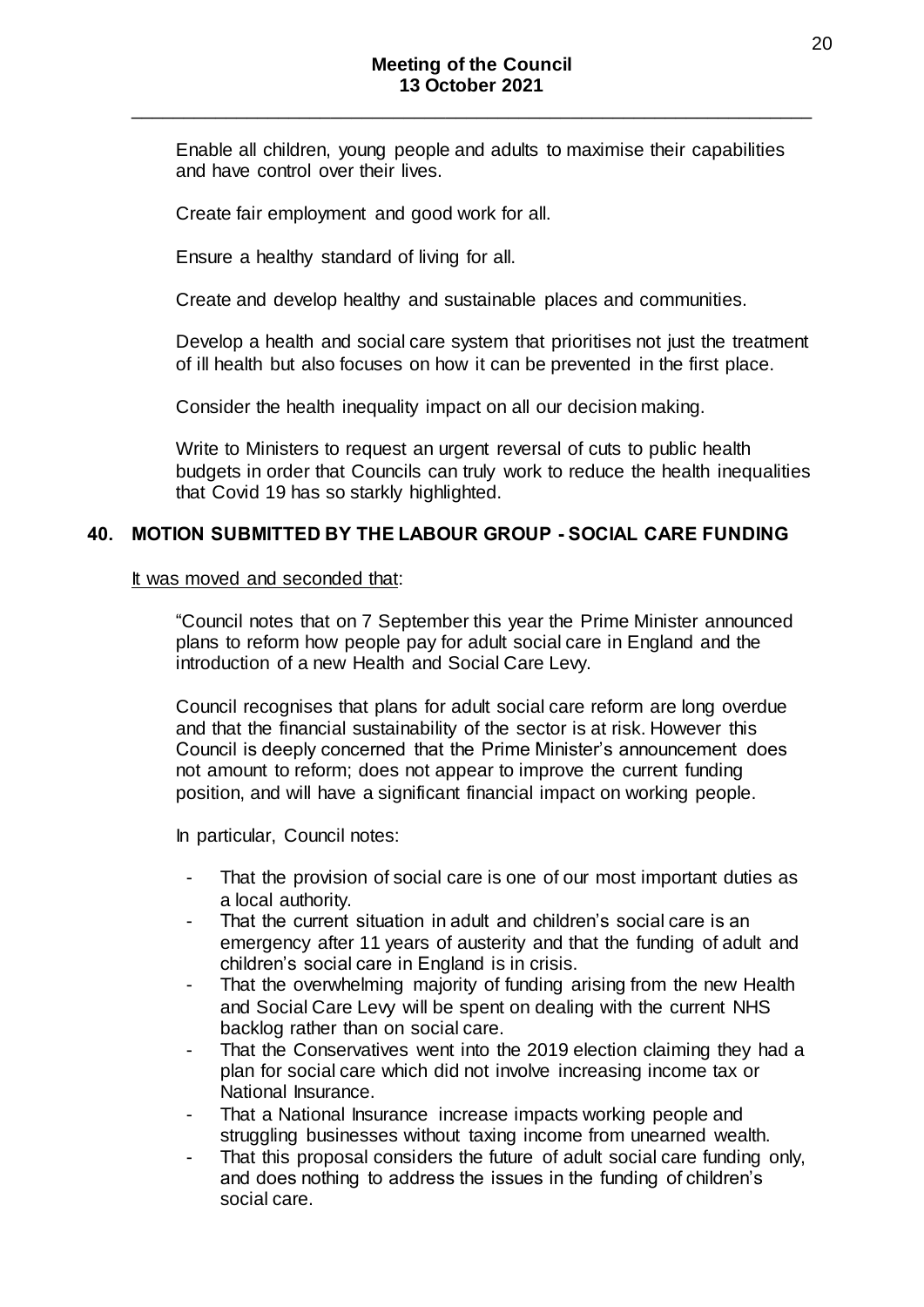Council, therefore, calls on the Government to review their proposed changes, to properly fund social care, and to look at a mechanism to do so that asks those with the broadest shoulders to pay their fair share of the burden.

Council resolves that the Leader of the Council write to the Prime Minister outlining these concerns."

Following a debate on the matter, the Motion was put to the vote and declared carried.

RESOLVED: That Council notes that on 7 September this year the Prime Minister announced plans to reform how people pay for adult social care in England and the introduction of a new Health and Social Care Levy.

Council recognises that plans for adult social care reform are long overdue and that the financial sustainability of the sector is at risk. However this Council is deeply concerned that the Prime Minister's announcement does not amount to reform; does not appear to improve the current funding position, and will have a significant financial impact on working people.

In particular, Council notes:

- That the provision of social care is one of our most important duties as a local authority.
- That the current situation in adult and children's social care is an emergency after 11 years of austerity and that the funding of adult and children's social care in England is in crisis.
- That the overwhelming majority of funding arising from the new Health and Social Care Levy will be spent on dealing with the current NHS backlog rather than on social care.
- That the Conservatives went into the 2019 election claiming they had a plan for social care which did not involve increasing income tax or National Insurance.
- That a National Insurance increase impacts working people and struggling businesses without taxing income from unearned wealth.
- That this proposal considers the future of adult social care funding only, and does nothing to address the issues in the funding of children's social care.

Council, therefore, calls on the Government to review their proposed changes, to properly fund social care, and to look at a mechanism to do so that asks those with the broadest shoulders to pay their fair share of the burden.

Council resolves that the Leader of the Council write to the Prime Minister outlining these concerns.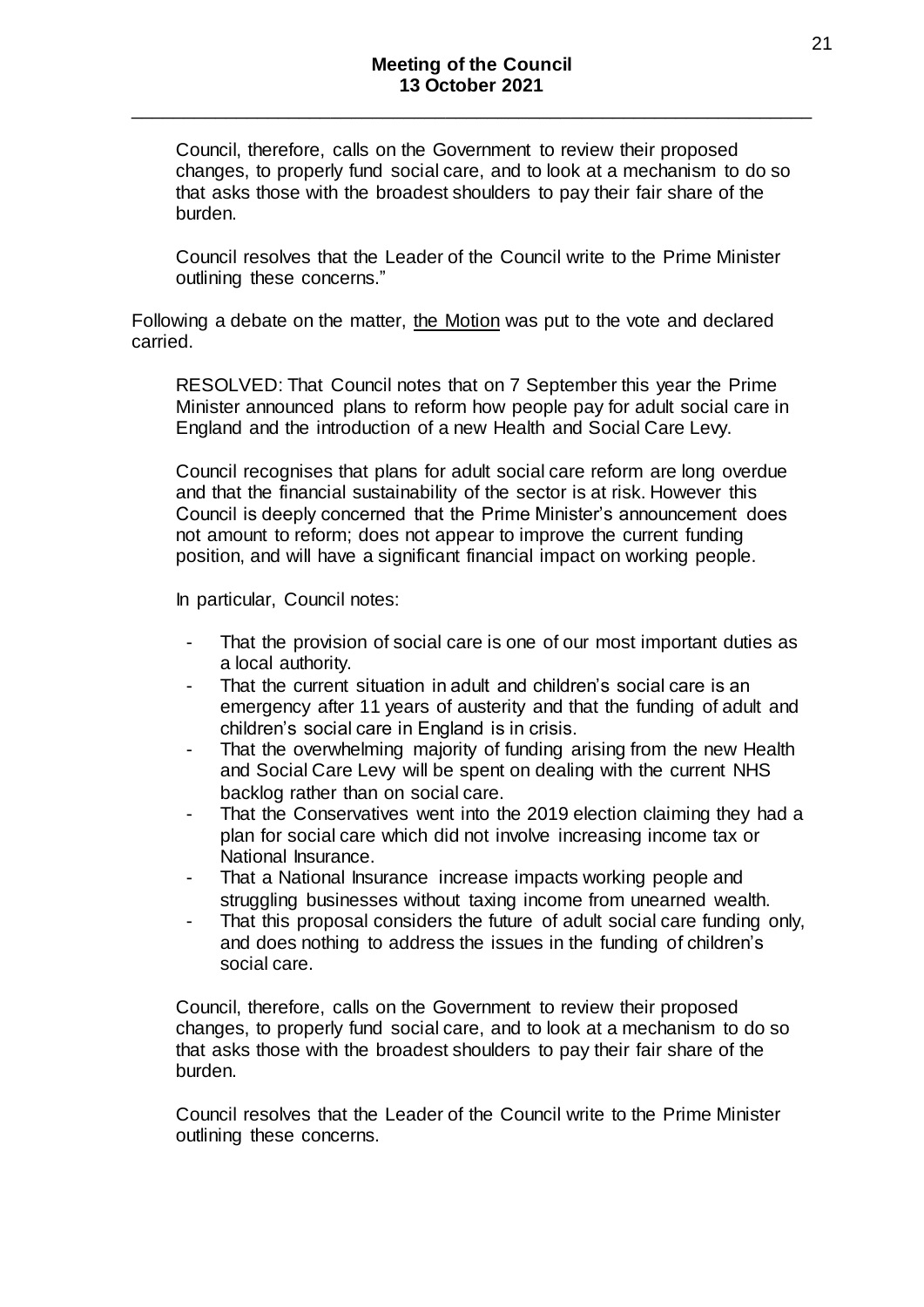# **41. MOTION SUBMITTED BY THE LABOUR GROUP - VOTER ID**

#### It was moved and seconded that:

"Council notes Government plans to legislate to require people to show an approved form of identification in order to vote.

Council believes that this is an expensive and unnecessary change that will cost the taxpayer millions of pounds. In particular, Council recognises that:

- Public confidence in the running of elections is at its highest since 2012.
- Research for the Cabinet Office found that more than 2 million people do not have recognisable photographic ID.
- Women are considerably less likely than men and black people considerably less likely than white people - to have a driving licence; whilst certain ethnic groups are much less likely than the average to have a passport.
- The cost of requiring photo ID at elections will be circa £40 million over the next decade.
- At the last General Election there were 47 million registered electors and just one conviction for electoral personation.

This Council, therefore, opposes these changes which could lead to widespread disenfranchisement and voter suppression, with marginalised communities and those with protected characteristics the most likely to be impacted by this change."

(Note: During the debate, the time being 9:21 p.m., the Mayor indicated that speeches on this matter would now be limited to a maximum of two minutes par speaker.)

Following a debate on the matter, the Motion was put to the vote and declared.

RESOLVED: That Council notes Government plans to legislate to require people to show an approved form of identification in order to vote.

Council believes that this is an expensive and unnecessary change that will cost the taxpayer millions of pounds. In particular, Council recognises that:

- Public confidence in the running of elections is at its highest since 2012.
- Research for the Cabinet Office found that more than 2 million people do not have recognisable photographic ID.
- Women are considerably less likely than men and black people considerably less likely than white people - to have a driving licence; whilst certain ethnic groups are much less likely than the average to have a passport.
- The cost of requiring photo ID at elections will be circa £40 million over the next decade.
- At the last General Election there were 47 million registered electors and just one conviction for electoral personation.